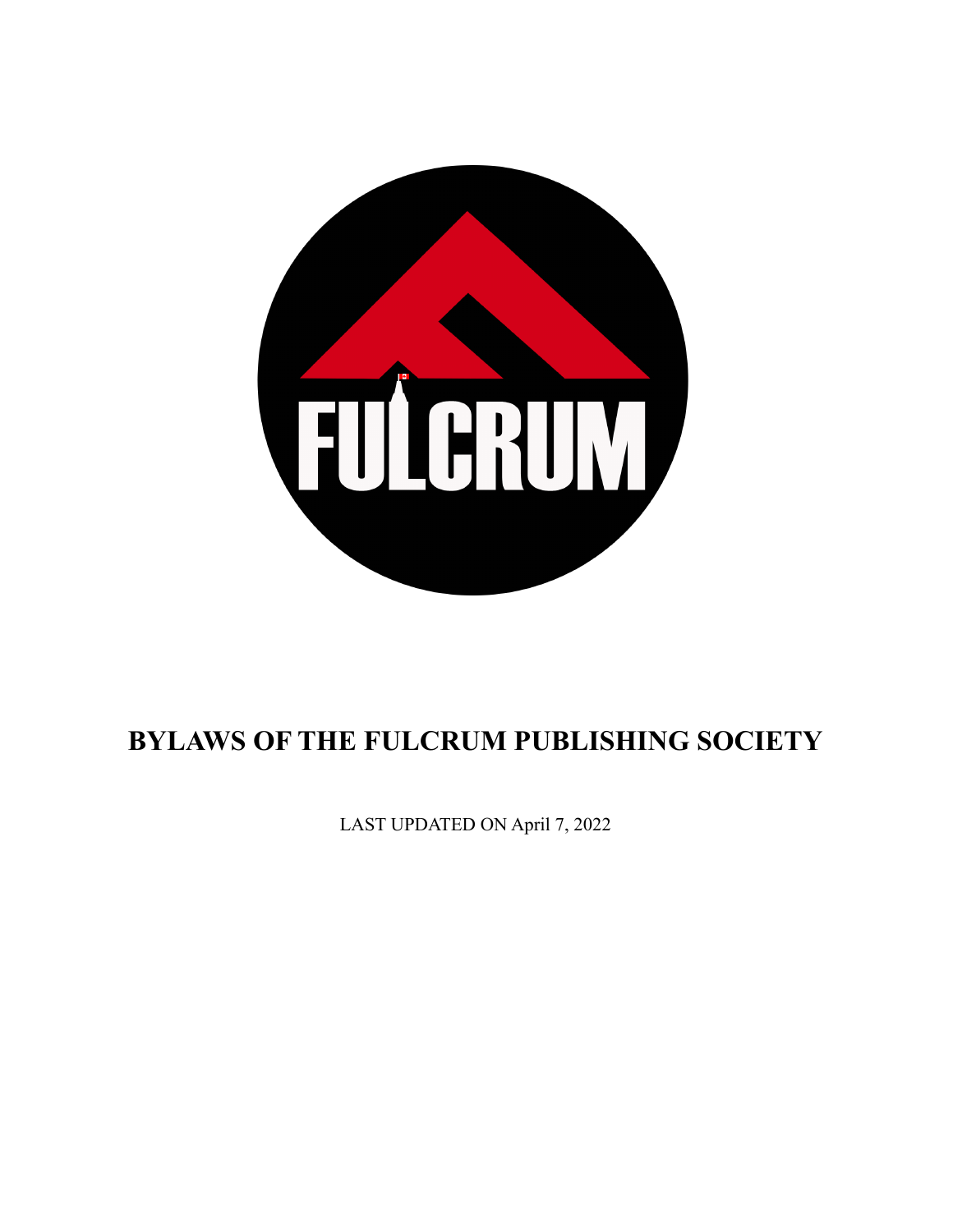### **Preamble**

The Fulcrum Publishing Society above all will strive to achieve the following objectives:

- To promote the interests and welfare of the students of the University of Ottawa through editorial stance by reporting accurately, fairly, and honestly on timely issues and events which concern students, with particular emphasis on issues and events from the University of Ottawa campus;
- To cover issues and angles not always present in the mainstream media from its perspective as a member of the alternative press;
- To serve as an education device and as a forum for diverse points of view and world scopes; and
- To do all such things for the attainment of the above-noted objects in such a manner that is in the interests of University of Ottawa students.

The Fulcrum Publishing Society recognizes that it is not solely a corporation, but rather a society that will always act in a manner that puts the welfare of University of Ottawa students first.

# **GENERAL BYLAW NUMBER 1**

#### Being a Bylaw relating generally to the conduct of the affairs of THE FULCRUM PUBLISHING SOCIETY.

#### **Index**

- Section 1: Interpretation
- Section 2: Business of the Corporation
- Section 3: Membership
- Section 4: Authorized Representatives
- Section 5: Meetings of Members
- Section 6: Qualification and Election of Directors
- Section 7: Meetings of Directors
- Section 8: Officers
- Section 9: Protection of Directors, Officers, and Others
- Section 10: Auditors
- Section 11: Notices

IT IS HEREBY ENACTED as a Bylaw of THE FULCRUM PUBLISHING SOCIETY (the "Corporation") as follows: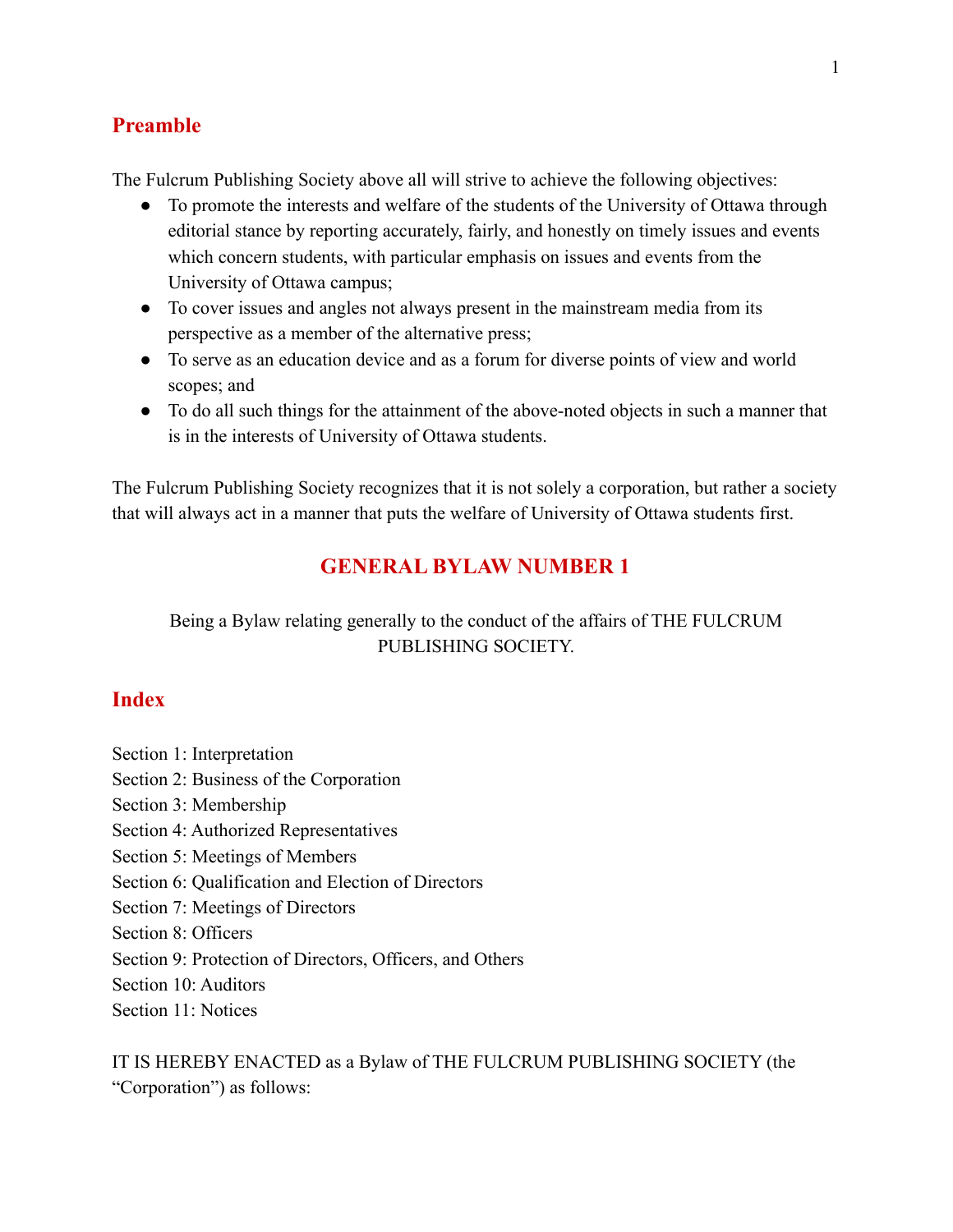### **Section 1: Interpretation**

1.01 Definitions. In this Bylaw and all other Bylaws and resolutions of the Corporation, unless the context otherwise requires:

- a. "Act" means the Business Corporations Act of Ontario and any act that may be substituted therefore, as from time to time amended.
- b. "Board" means Board of the Corporation.
- c. "Bylaws" means this Bylaw and all other Bylaws and special Bylaws of the Corporation from time to time in force and effect.
- d. "Letters Patent" means the letters patent of incorporation of the Corporation, as from time to time amended.
- e. "Meeting of Members" means an annual or general or special meeting of members.
- f. "Recorded Address" means, in the case of a member, their address as recorded in the register of members and, in the case of a director, officer or auditor of the Corporation, or any other person, their address as recorded in the records of the Corporation (and where no address is so recorded, then the last address of such director, officer or auditor known to the Chief of Staff of the Corporation).
- g. "Signing Officer" means, in relation to any instrument, any person authorized to sign the same on behalf of the Corporation.
- h. "Membership" means any individual with an active University of Ottawa student number who has paid fees in one or more of the academic terms at the University of Ottawa. Membership is only valid for the duration of the academic term in which the fees were paid.
- i. "Publishing Year" means May 1 to April 30.
- j. "Voting Membership" means individuals who:
	- i. Are paid employees or have obtained staff status with the newspaper as defined in section three (3) of the Constitution; or
	- ii. Are members in good standing of the Fulcrum Publishing Society's Board; or
	- iii. Are undergraduate or graduate students at the University of Ottawa and
	- iv. Are not members of the executives of the University of Ottawa Students' Union (UOSU) or the Graduate Students Association (GSAÉD).
- k. "Academic Year" means May 1 to April 30.
- l. "Fulcrum" means the University of Ottawa's English-language News Outlet, which is published and owned by the Corporation.
- m. "Editorial Content" means all articles, editorials, writing, letters, layout, photos, graphics, visuals, and aesthetics of the publication of the Fulcrum.
- n. "Editorial Board" means the directors of the editorial content.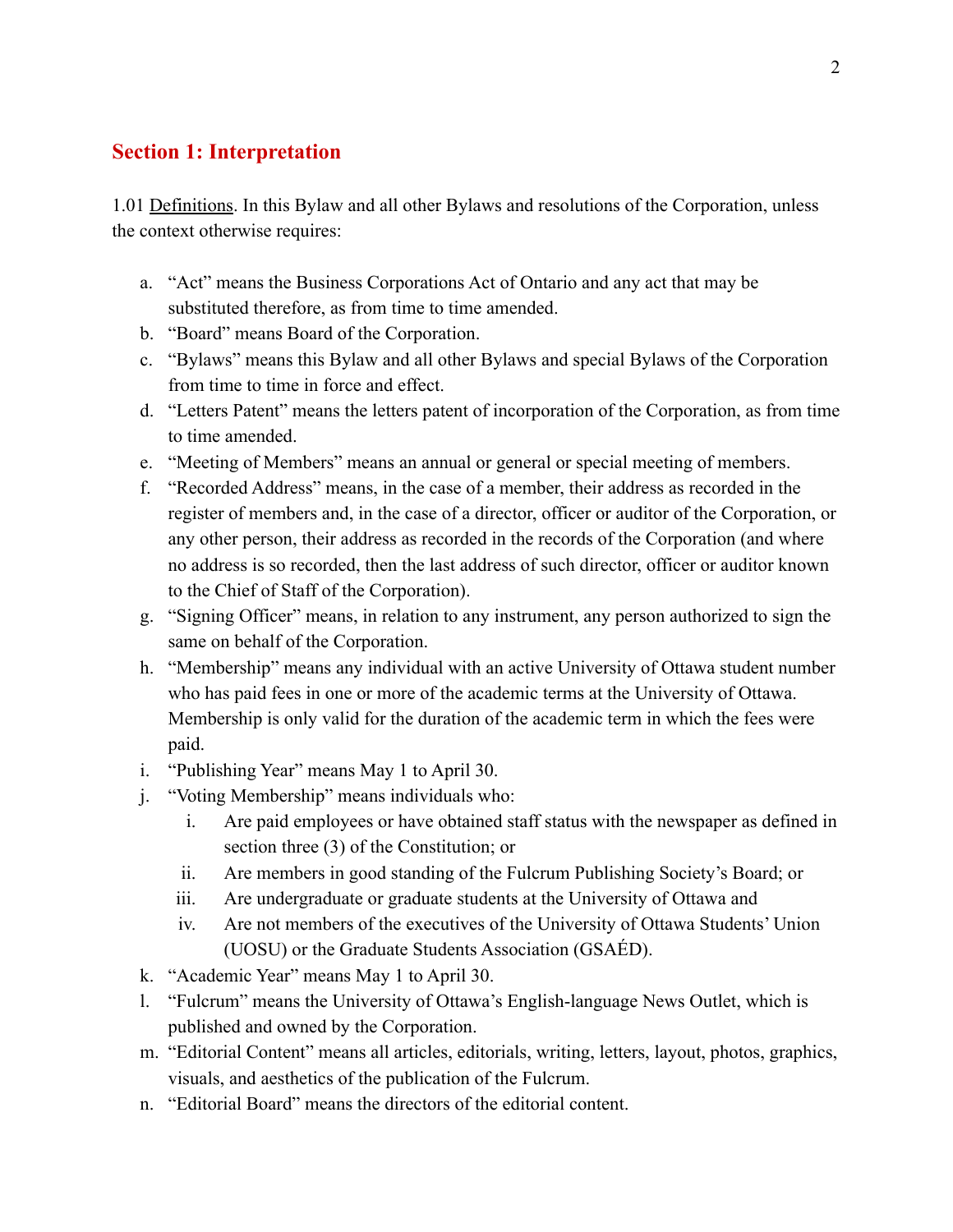o. "Employees" means any individual on the Corporate payroll.

Save as aforesaid, words and expressions defined in the Act have the same meanings when used herein.

1.02 General. In this Bylaw and all other Bylaws and resolutions of the Corporation, the word "person" shall include individuals, proprietorship, partnerships, corporations, trusts, unincorporated organizations, governmental bodies, and other legal entities.

# **Section 2: Business of the Corporation**

2.01 Head Office. Subject to change by special resolution, the head office of the Corporation shall be situated in the City of Ottawa in the Province of Ontario, and at such place therein as the Board shall from time to time by resolution determine. The Board may establish such other offices as the affairs of the Corporation may require.

2.02 Corporate Seal. The seal, an impression thereof imprinted in the margin hereof:



shall be the corporate seal of the Corporation.

2.03 Fiscal Year. The fiscal year of the Corporation shall terminate on April 30 and commence on May 1.

2.04 Banking Arrangements. The banking business of the Corporation, or any part thereof shall be transacted with such bank or banks or trust company or trust companies as the Board may by resolution from time to time determine. All such banking business, or any part thereof, shall be transacted on the Corporation's behalf by such officer(s) and/or other person(s) as the Board may by resolution from time to time determine.

2.05 Voting Shares and Securities in other Companies. All of the shares or other securities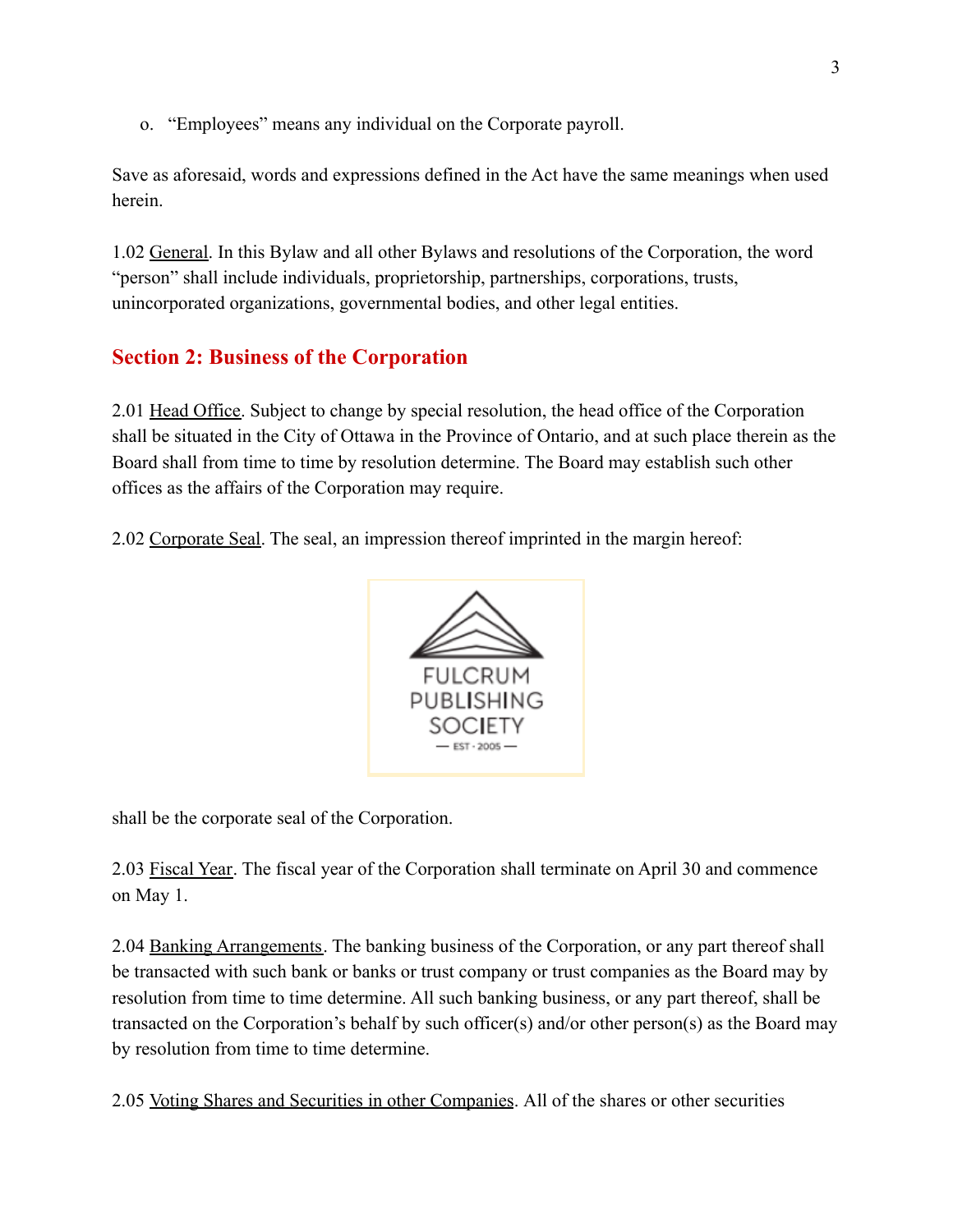carrying voting rights of any other company or companies held from time to time by the Corporation may be voted on at any and all meetings of shareholders, bondholders, debenture holders, debenture stockholders or holders of other securities (as the case may be) of such other company or companies and in such manner and by such person(s) as the Board shall from time to time determine.

Notwithstanding the foregoing, the proper signing officers of the Corporation may also from time to time execute and deliver for and on behalf of the Corporation proxies and/or arrange for the issuance of voting certificates and/or other evidences of the right to vote in such names as they may determine without the necessity of a resolution or other action by the Board.

#### **Section 3: Membership**

3.01 Members. The membership shall consist of the applicants for incorporation of the Corporation and such other individuals, corporations, partnerships, and other legal entities as are admitted as members by the Board.

3.02 Voting Members. The voting membership shall consist of members who are eligible to vote at any meeting of members.

3.03 Honourary Members. The Board may from time to time confer Honourary Member status upon any person for such a period of time as it shall deem appropriate, but any person so designated shall not be deemed to be a voting member of the Corporation.

3.04 Qualification of Membership. The Board may from time to time by resolution prescribe such forms of application for membership as it shall deem appropriate in the circumstances. No individual, corporation, partnership or other legal entity shall be admitted as a member of the Corporation unless their or its admission has the prior approval of the Board.

3.05 Non-Transferability of Membership. Membership in the Corporation is not transferable or assignable.

3.06 Non-Transferability of Voting Membership. Voting membership in the Corporation is not transferable or assignable.

3.07 Resignation. Any member may withdraw or resign their membership in the Corporation at any time by giving notice to that effect to the Chief of Staff of the Corporation.

3.08 Termination of Membership. Membership in the Corporation shall automatically terminate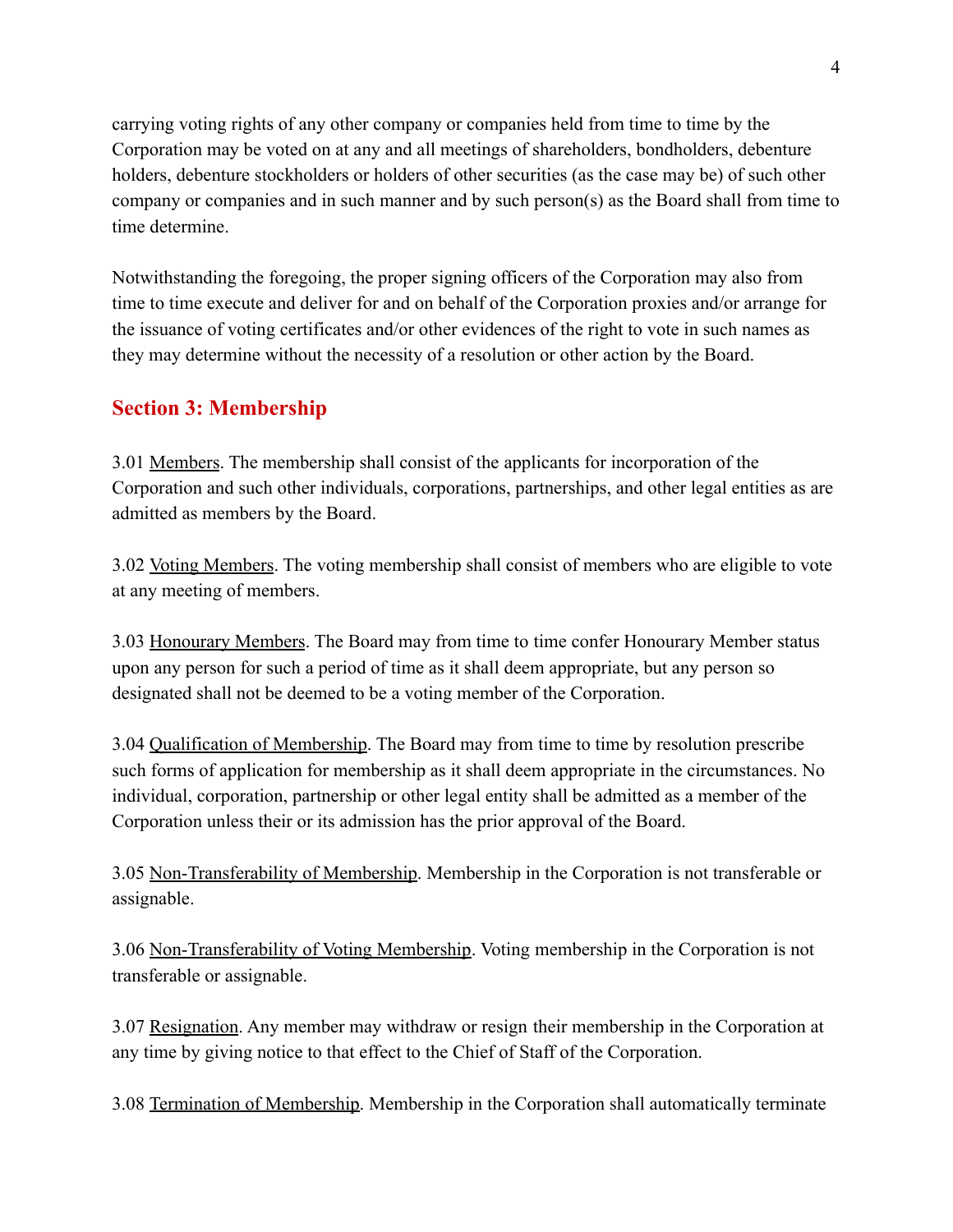if the member shall die or become bankrupt or surrender its charter or be wound up or dissolved, whether voluntarily or by order of the Court or otherwise, or the existence of the member is terminated for any reason whatsoever.

3.09 Removal of Members. Any member of the Corporation may be removed as a member by resolution of the Board.

### **Section 4: Authorized Representatives**

4.01 Appointment of Authorized Representative. Each member of the Corporation that is not an individual shall file with the Chief of Staff of the Corporation an instrument in writing appointing an individual to act as its Authorized Representative.

The Authorized Representative so appointed shall be entitled to represent and, where applicable, vote on behalf of such member at all meetings of members and to sign waiver instruments and, where applicable, resolutions for and on behalf of such member.

4.02 Replacement of Authorized Representative. A member may at any time by notice in writing filed with the Chief of Staff of the Corporation remove and/or replace any Authorized Representative previously appointed by it.

4.03 Authorized Representative Entitled to act as Director. An Authorized Representative shall be entitled to act as a director of the Corporation.

# **Section 5: Meeting of Members**

5.01 Place and Time of Meetings. The Annual Meeting of Members must occur during the winter term of the University of Ottawa and must be held at such a time and at such a place that is directly on the central University of Ottawa campus and/or accessible virtually. The place and time of the meeting of members is to be determined by the Board or the President.

5.02 Annual Meeting of Members. At every Annual Meeting of Members, in addition to any other business that may be transacted, the general report of directors, the report of the auditors from the last full fiscal year, the audit from the last full fiscal year, updates to the strategic plan, and all current financial statements shall be presented to the members, and the directors for the next publishing year will be elected.

5.03 Notice of Meeting. No public notice or advertisement of meetings of members shall be required, but notice of the time and place of every such meeting, and in the case of a special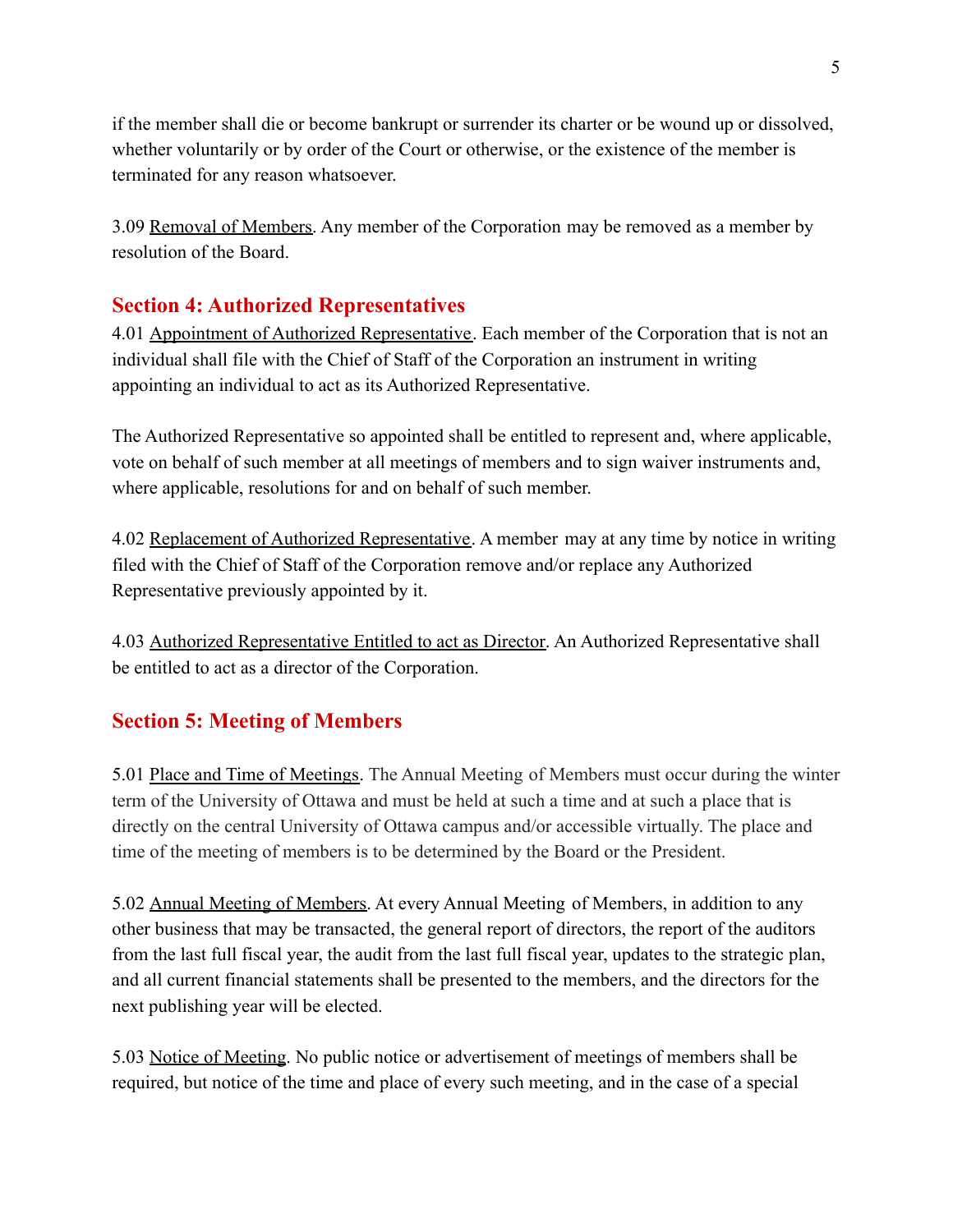general meeting, the general nature of business to be transacted at such meeting, shall be given to each member in the manner provided in Section 11 of this Bylaw not less than ten (10) nor more than fifty (50) days before the time fixed for holding such meeting; provided that any meeting of ceare present or represented thereat or if those absent waive notice thereof or signify their consent in writing to such meeting being held.

The auditors of the Corporation are entitled to receive all communications relating to any meeting of members.

5.04 Waiver of Notice. Notice of any meeting or any irregularity in any meeting, or in the notice thereof, may be waived by any member or by the auditor of the Corporation.

5.05 Chief Returning Officer. The Chair of all meetings of members shall also act as the Chief Returning Officer and will be selected by the President of the Corporation four (4) weeks prior to the date of the Annual Meeting of Members. The President's choice must be ratified by the Board and by the membership at the Annual Meeting of Members.

5.06 Quorum. Effective upon the date that the Corporation has at least 30,000 members (the "Effective Date"), a quorum of members or Authorized Representatives of members is present at a meeting of members irrespective of the number of persons actually present at a meeting, if at least 25 members or Authorized Representatives of members are present in person or represented by proxy. Until the Effective Date, a quorum for the transaction of business at a meeting of members shall consist of a majority of the members or Authorized Representatives of members present in person.

5.07 Non-member Status. Non-members are eligible to attend a meeting of members and may present themselves to the Board.

5.08 Vote. Every voting member shall have one vote on all matters arising at any meeting of members. General members and Honourary members shall not be entitled to any vote at meetings of members.

5.09 Proxies. The following rules shall govern proxies at meetings of members:

- a. Voting members of the Corporation shall be allowed to proxy their vote to other voting members by notifying the chief of staff.
- b. Proxy votes shall not count on procedural motions, when voting on approval of the audit, or when voting for the Corporation's Board.
- c. No voting member of the Corporation shall be permitted to hold more than two (2) proxies at any given time.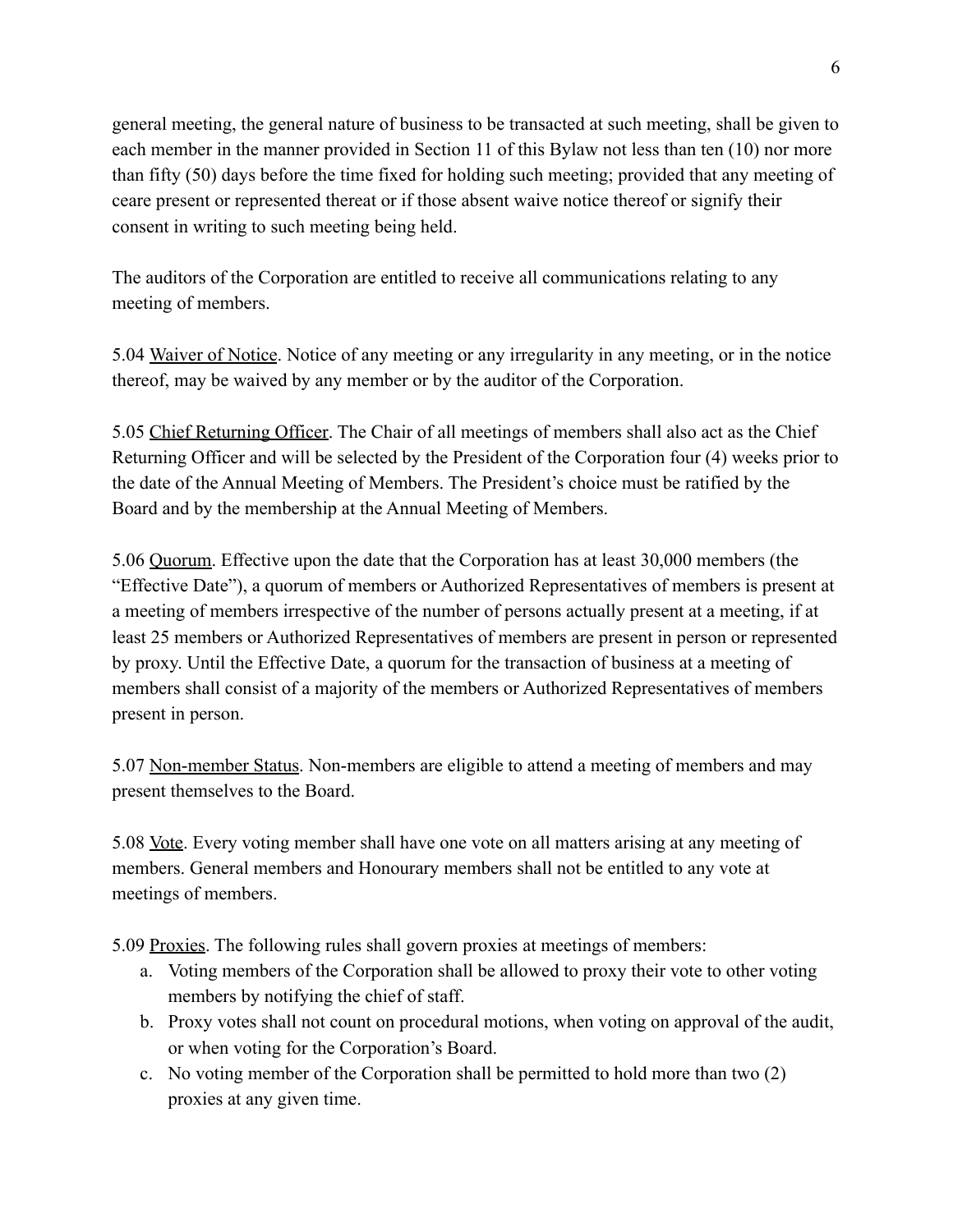5.10 Voting. Every question to be decided at a meeting of members shall be performed in a manner that is determined by the Chief Returning Officer. A declaration by the Chief Returning Officer that a resolution has been carried or not carried and an entry to that effect in the minutes of the Corporation shall be admissible in evidence as prima facie proof of the fact without proof of the number of proportion of the votes accorded in favour of or against such a resolution. A member may demand a poll at any time and, unless such demand is withdrawn, such a poll shall be taken in such a manner as the Chair shall direct.

5.11 Majority of Votes. Subject to the provisions of the Act and the Bylaws, at all meetings of members, every question shall be decided by a majority of the votes cast on the question, and in case of an equality of votes, the Chief Returning Officer shall be the tie breaking vote.

5.12 Adjournment. Any meeting of members may be adjourned at any time or from time to time and no notice of such adjourned meeting need be given to members. Any business may be brought before or dealt with at the original meeting in accordance with the notice calling the same.

### **Section 6: Qualification and Election of Directors**

6.01 Number. Subject to increase or decrease in such number by special resolution, the Board shall consist of ten (10) directors.

6.02 Qualification. Every director shall be eighteen (18) or more years of age and no director shall have an undischarged bankruptcy or be deemed incapable of managing property as determined by a medical professional pursuant to the *Ontario Mental Health Act*.. Every director at the time of their election and throughout their term in office shall be considered a member of the Corporation. No director shall be a member of an executive or full-time employee of the University of Ottawa Students' Union (UOSU) or the Graduate Students Association (GSAED) for the duration of their term. No director shall be a member of the Board of Administration of UOSU or GSAED Council. No director shall be an employee of the Fulcrum, own or invest in a company contracted by the Fulcrum.

6.03 Election and Term of Office. Each director shall be elected to hold office for a term of one year, beginning June 1 of the year the director is elected and ending May 31 the following year. New Board members will be elected at the annual meeting of the members for the upcoming publishing year.

6.04 Vacancy. Any vacancy in the Board, howsoever caused, so long as a quorum of directors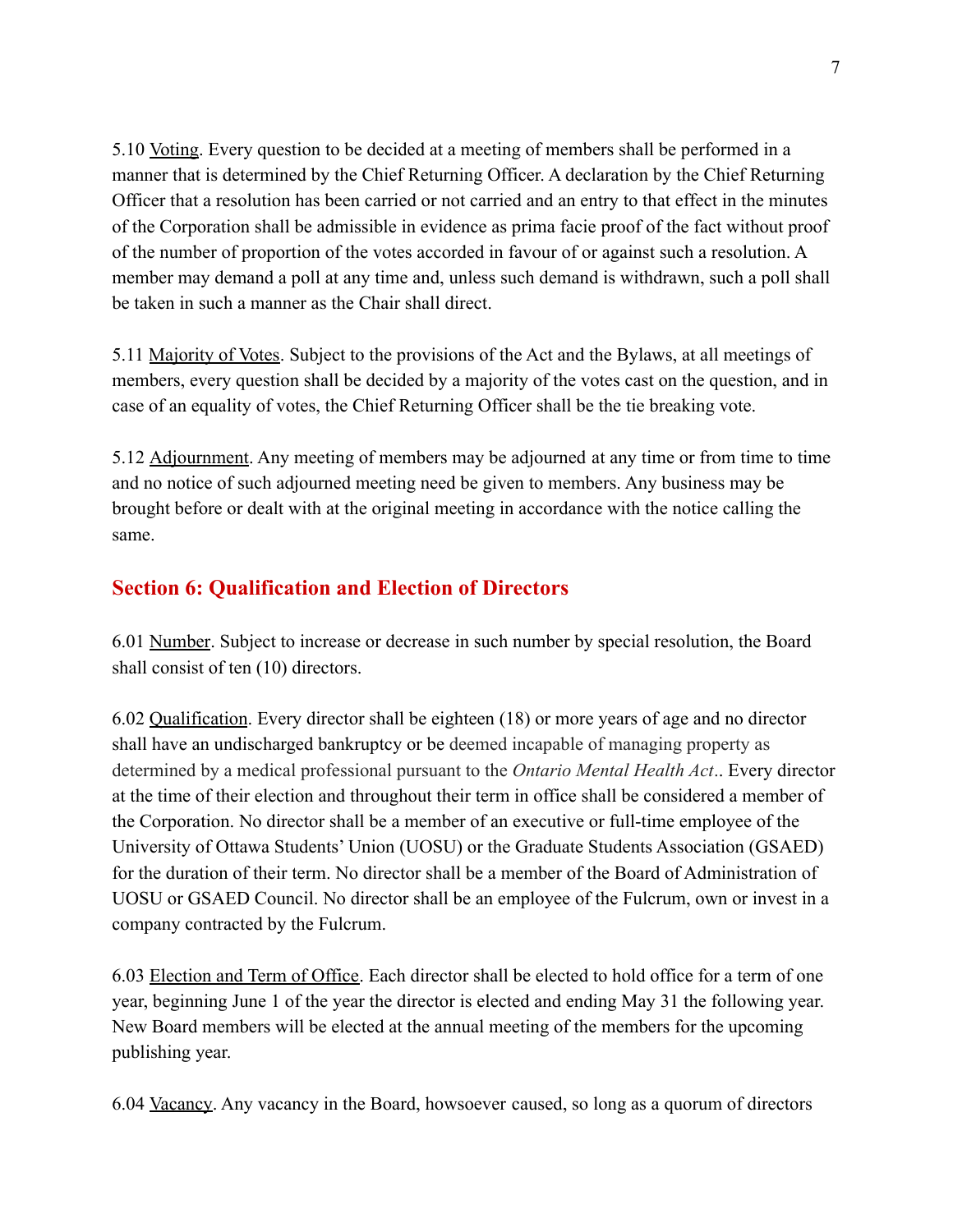remains in office, may be filled by the directors if they shall see fit to do so; otherwise such vacancy shall be filled at the next Annual Meeting of Members.

If there is not a quorum of directors remaining in office, the remaining directors shall forthwith call a meeting of members to fill such a vacancy. If the number of directors is increased between terms, a vacancy or vacancies to the number of the authorized increase shall thereby be deemed to have occurred, and such vacancy or vacancies shall be filled in the manner hereinbefore provided.

6.05 Vacation of Office of Director. A director shall cease to be a director:

- a. If they resign from their office by delivering a written resignation to the Chief of Staff or President of the Corporation;
- b. If they are found to mentally incompetent as determined by a medical professional;
- c. If they, or the member of which they are the Authorized Representative, becomes bankrupt or suspends payments or compromises with either of their or its creditors, or surrenders its charter or is wound up and dissolved either voluntarily or by order of the Court or otherwise, or the existence of such member is terminated for any reason whatsoever;
- d. If the members of the Corporation, by resolution passed by a majority of the votes cast at a meeting of members duly called for that purpose removes them from office;
- e. If they cease to be an Authorized Representative of a member or such member ceases to be a member of the Corporation;
- f. If they are absent from two Board meetings without just cause, provided that the two meetings did not occur in the span of three weeks;
- g. On the death of the director.

6.06 Remuneration of Directors. The directors of the Corporation shall serve without remuneration and no director shall directly or indirectly receive any profit from their position as such provided that a director may be paid or reimbursed for reasonable expenses incurred by them in the performance of their duties.

6.07 Composition. All directors must hold seats in accordance with the qualifications outlined for such seats in Section 4 of Bylaw 2.

# **Section 7: Meetings of Directors**

7.01 Quorum. A majority of the Board shall constitute a quorum for the transaction of business at any meeting of the Board, but in no case shall a quorum be less than fifty (50) percent plus one (1) of the sitting Board. Under no circumstances will ex-officio positions contribute to quorum.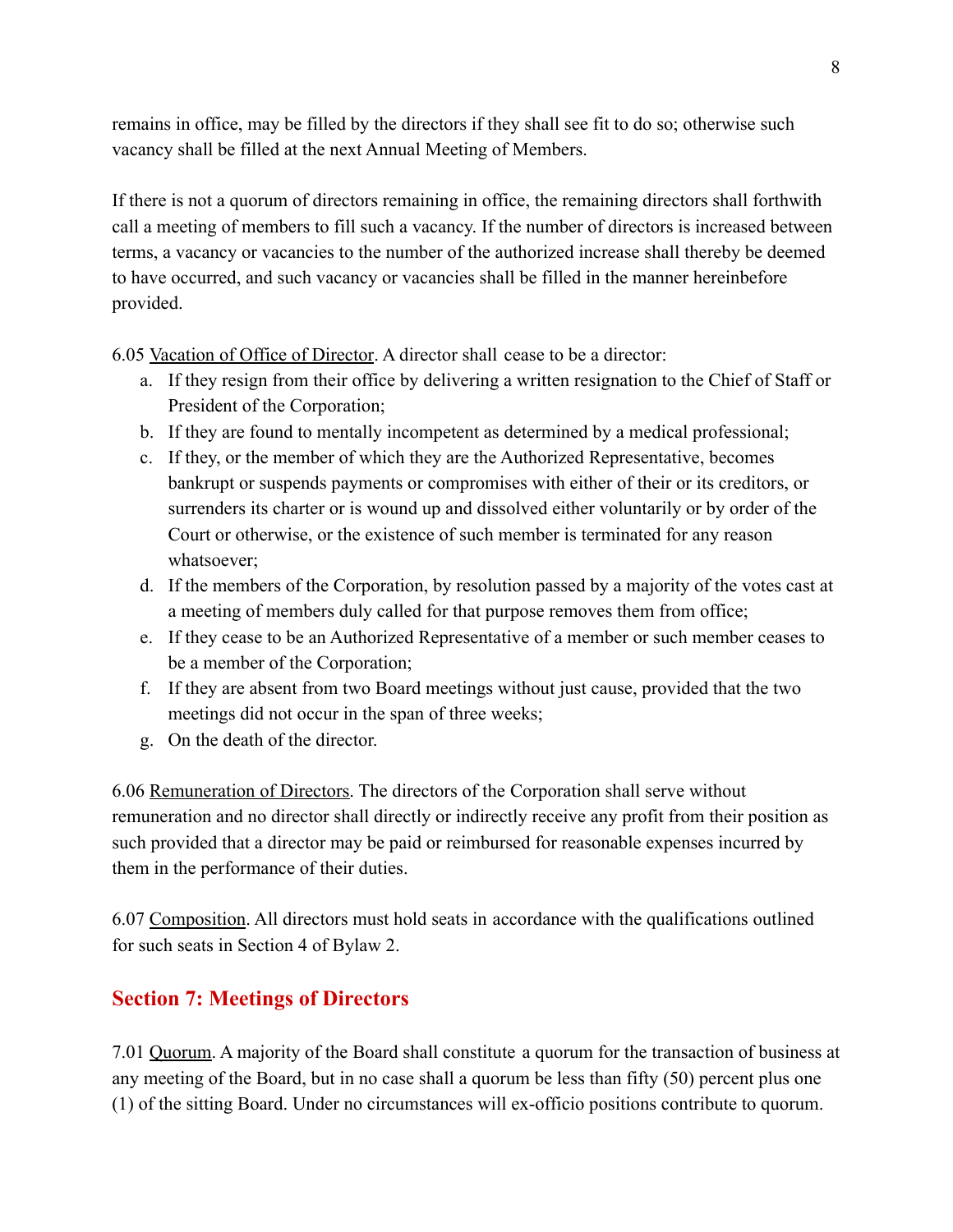7.02 Physical Presence of Directors at Meetings. Meetings of Directors may take place in-person or remotely, at the discretion of the Chair. Directors should be made aware of the location of the meeting at least two (2) days prior to the meeting date. If the meeting is to take place in-person, a director may be able to join meetings by video or telephone link, providing the unanimous consent of directors physically present at the meeting is obtained. If the director is approved by the physically present Board, they will contribute to quorum. Additionally, if the meeting is to take place remotely, it should be held in such a manner that permits members and the public to join and participate in the remote meeting.

7.03 Convening of Meeting. A meeting of the Board may be formally convened by the Chair, the Chief of Staff on the direction of the Chair, or any two directors at any time.

7.04 Notice of Meeting. Notice of any meeting of the Board shall be given to each director in the manner provided by Section 11 of this Bylaw, not less than two (2) days before the time fixed for holding such a meeting. No formal notice of any such meeting shall be necessary if all the directors are present, or if those absent have waived notice or otherwise signified their consent to the meeting being held in their absence.

7.05 No Notice of Meeting Required. For the meeting of the Board held following the election of directors at a meeting of the members or for a meeting of the Board at which a director is appointed to fill a vacancy in the Board, no notice shall be necessary to the newly elected or appointed director or directors in order legally to constitute the meeting provided that a quorum of the directors is present.

7.06 Waiver of Notice. Notice of any meeting of the Board or any irregularity in any meeting, or in the notice thereof may be waived by any director.

7.07 Chair. The Chair of the Corporation shall be the Chair of any meetings of the Board. If the Corporation has no such officer or if they are not present, the directors present shall appoint a Chair from amongst themselves for that meeting. However, the President of the Corporation may not be appointed as Chair.

7.08 Majority Votes. Unless otherwise stated in the Bylaws, every question arising at any meeting of directors shall be decided by a majority of votes cast on the question. All decisions of the Board are public; however, the votes may be performed in-camera. In the case of an equality of votes, the status quo shall prevail.

7.09 Voting. A declaration by the Chair that a resolution has been carried and an entry to that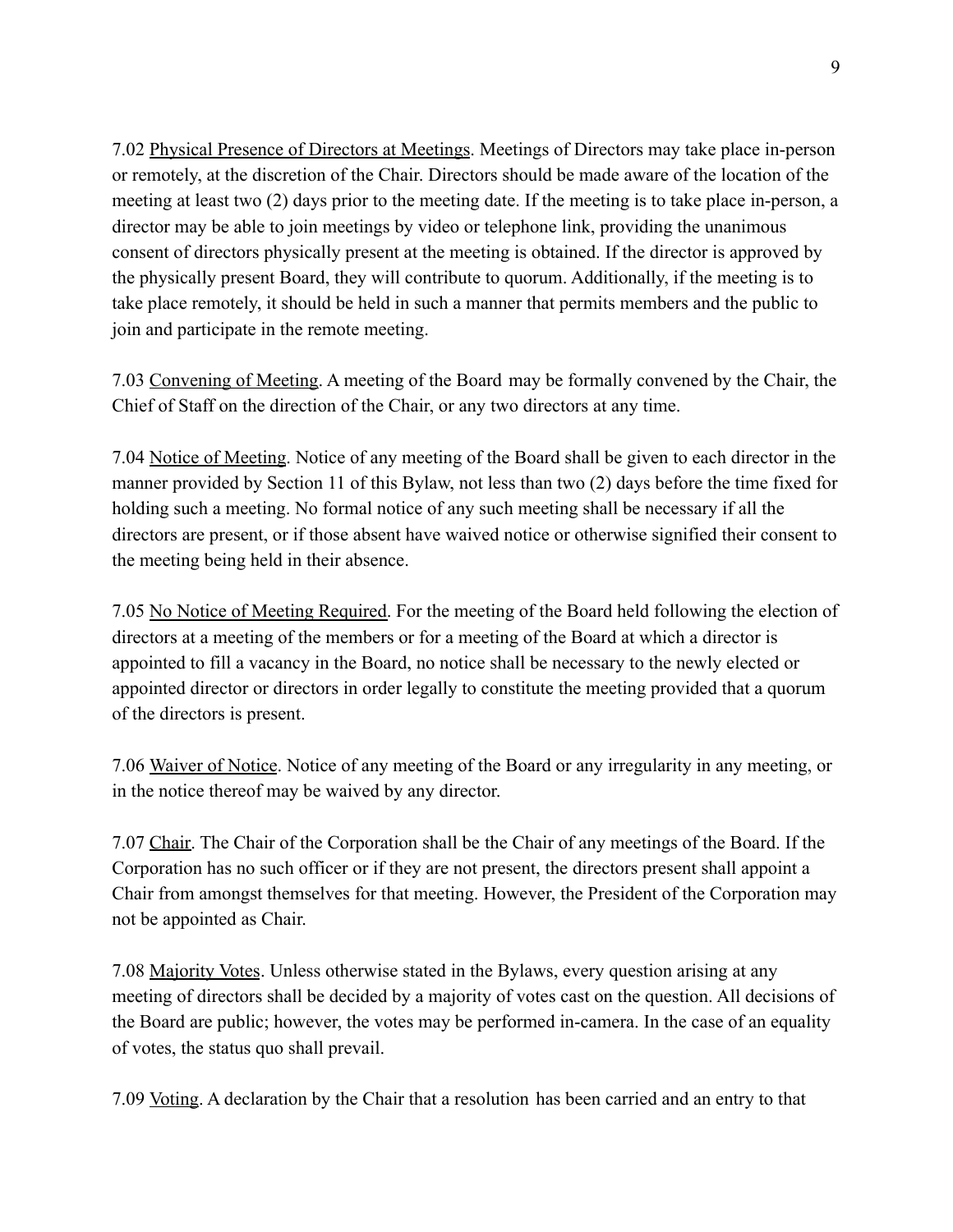effect in the minutes shall be prima facie proof of the fact without proof of the number or proportion of the votes recorded in favour of or against such resolution.

7.10 Regular Meetings. The Board shall meet regularly, not less than ten (10) times in a publishing year.

7.11 Special Meetings. At any time the President of the Corporation may call a special meeting of the Board. A special meeting of the Board may also be called by at least two (2) members of the Board. Special meetings of the Board may also be called by petition signed by thirty-five (35) members of the Corporation. The petition must be presented to the President and must be validated by the President and one other member of the Board. The petition shall state the objective of the meeting and the President must ensure that the objective falls within the powers and duties of the Board.

7.12 Decisions. All decisions made by the Board must be on the public record and documented in the minutes regardless of the outcome. Meetings, including special meetings of the Board shall be open to the public unless otherwise decided by the majority of the Board members present, in which case the reason therefore must be announced at the next Board meeting. All decisions made by the Board via email vote shall be presented at the subsequent meeting except in cases where that vote was called for at the prior meeting. In which case, the vote will be recorded in the minutes of that prior meeting.

7.13 Communication of Board Member Documents. Communication of all decisions, financial documents, director and employee reports, meeting minutes, and motions presented at Board meetings are subject to Section 11.07 of Bylaw 1, provided the documents have been ratified and accepted or reviewed by the Board.

### **Section 8: Officers**

8.01 Election and Appointment of Officers. The Board shall annually or more often as may be required, elect a President, a Vice President, a Chief of Staff, and a Chair from its numbers. For full composition of the Board please refer to Section 4 of Bylaw 2.

The directors may appoint such other officers as they shall deem necessary.

8.02 Removal of Officers. All officers, in the absence of agreements to the contrary, shall be subject to removal by resolution of the Board at any time with or without cause.

8.03 President. The President shall be the chief executive officer of the Corporation and shall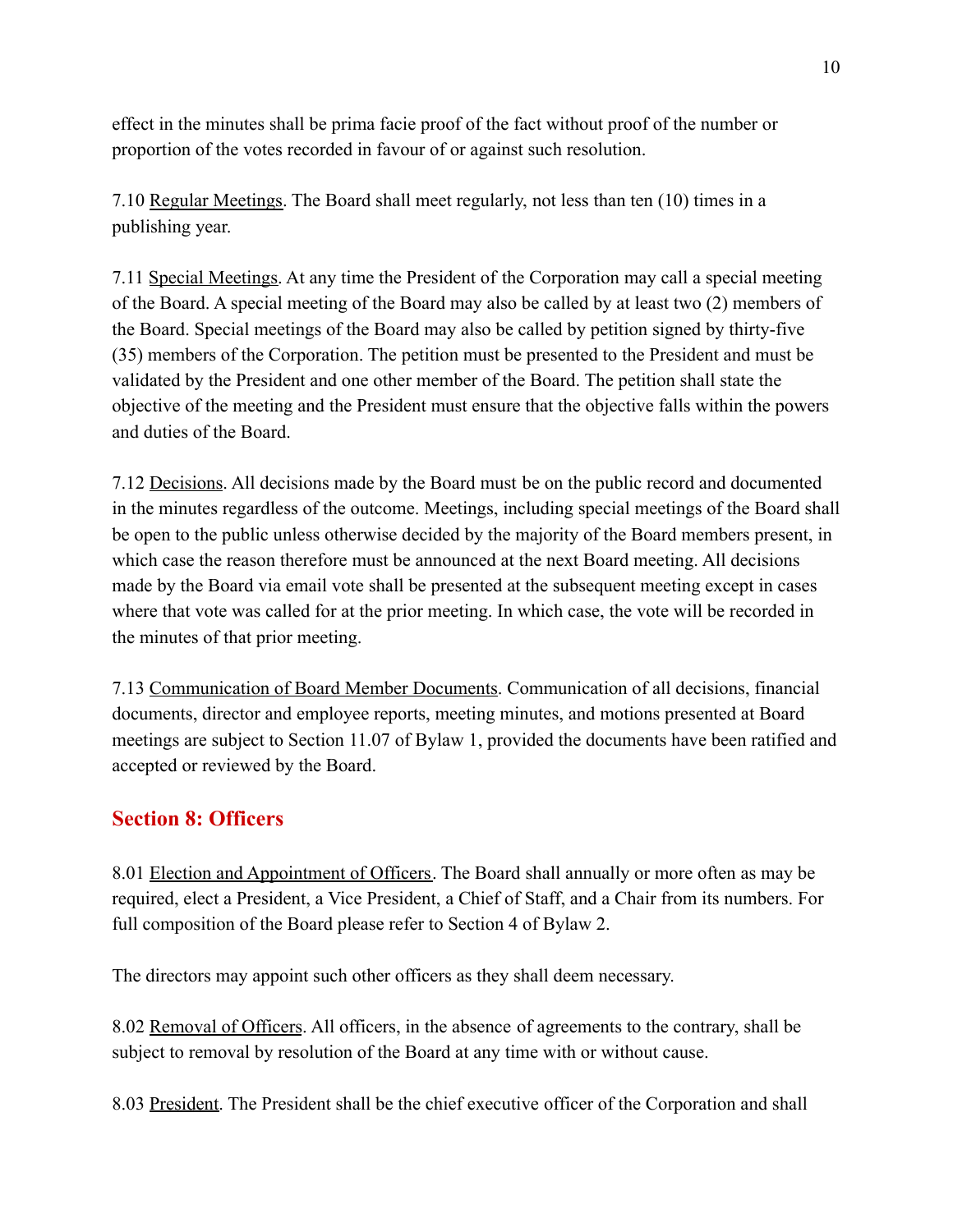have the general powers and duties of supervision and management of the affairs and operations of the Corporation as are incidental to their office.

8.04 Chair. The Chair shall possess and may exercise such powers and perform such duties as may from time to time be assigned to them by the Board.

8.05 Vice President. The Vice President shall be vested with all the powers and shall perform all the duties of the President in the absence or inability or refusal to act of the President.

8.06 Chief of Staff. The Chief of Staff shall act as secretary of all meetings of directors and members and shall have charge of the minute books of the Corporation and the documents and registers required to be maintained under the Act. they shall give or cause to be given notices of all meetings of members and of the Board. They shall be custodian of the seal of the Corporation and shall affix the same to any instrument requiring the same. They will certify all documents of the Corporation that require certification.

8.07 Director of Portfolios. Each director will be a member of a committee as found in Section 4 of the Policy Manual.

8.08 Agents and Attorneys. The Board shall have the power from time to time to appoint agents or attorneys for the Corporation, in Ontario, with such powers of management or otherwise (including the power to sub-delegate) as may be thought fit.

8.09 Procedures for Appointment. The outgoing President of the Corporation sets the procedures for appointment of officers and acts as chair of the process. In the case that the President is presenting themself for another term, then the outgoing Board will appoint one of its own to oversee the procedures and act as chair.

8.10 Treasurer. The treasurer is responsible for the oversight of corporate liquidity, investments, and risk management related to the Corporation's financial activities. The treasurer must review the Executive Director books and financial records, meet with the Executive Director, and make an independent presentation of the Corporation's financial position quarterly.

# **Section 9: Protection of Directors, Officers, and Others**

9.01 Indemnity. Every director or officer of the Corporation or other person who has undertaken or is about to undertake any liability on behalf of the Corporation, and their heirs, executors and administrators, and estate and effects, respectively, shall from time to time, be indemnified and saved harmless out of the funds of the Corporation from and against: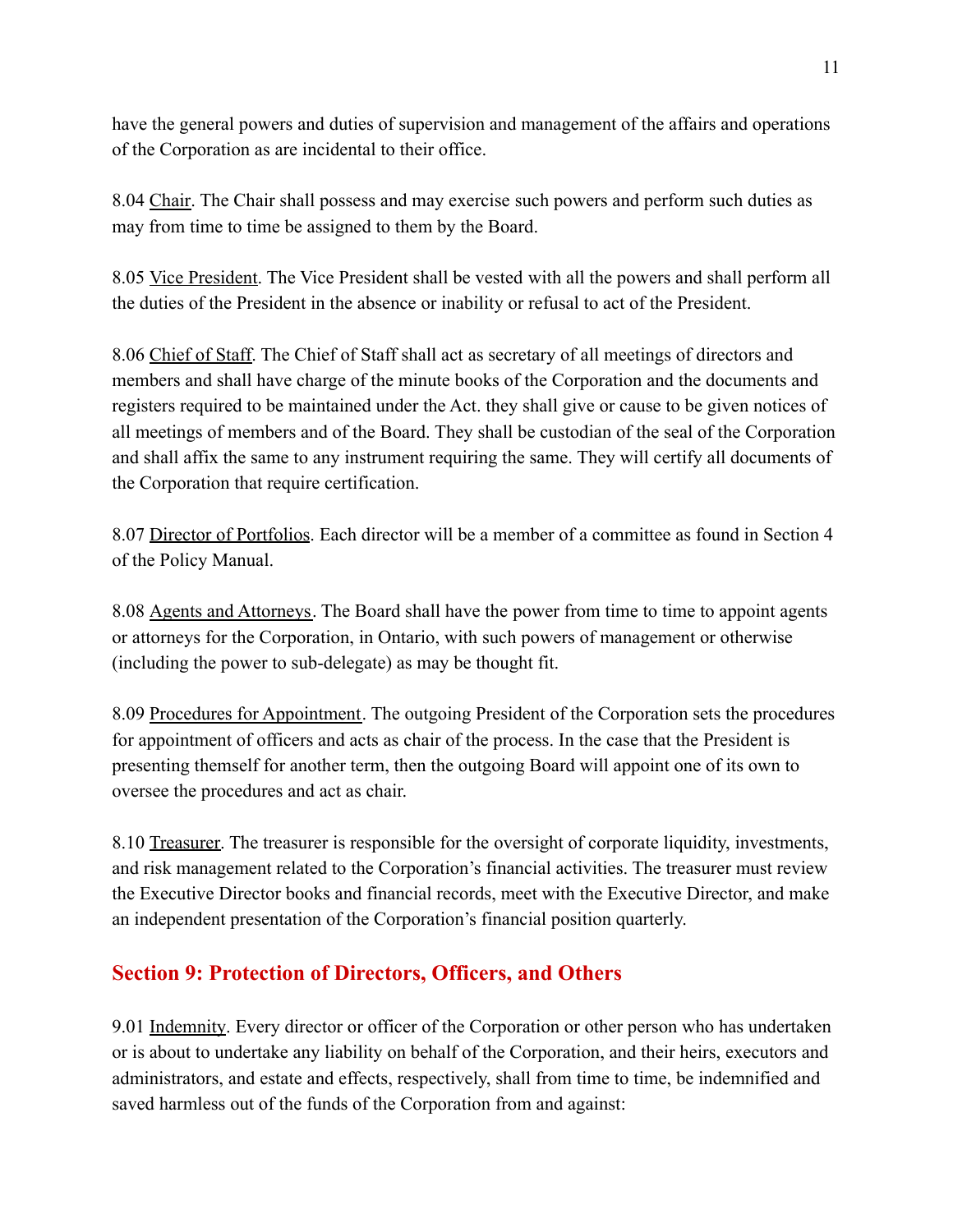- a. All costs, charges, expenses, and whatsoever which such director, officer or other person sustains or incurs in or about any action, suit or proceeding which is brought, commenced or prosecuted against them for or in respect of any act, deed, matter of thing whatsoever made, done or permitted by them in or about the execution of the duties of their office; and
- b. All other costs, charges, and expenses which they sustain or incur in or about or in relation to the affairs thereof, except such costs, charges or expenses as are occasioned by their own willful neglect or default.

9.02 Limitation of Liability. No director or officer for the time being of the Corporation shall be liable for the acts, receipts, neglects or defaults of any other director or officer or employee or for joining in any receipt or act for conformity or for any loss, damage or expense happening to the Corporation through the insufficiency of title to any property acquired by the Corporation or for or on behalf of the Corporation or for the insufficiency or deficiency of any security in or upon which any of the moneys of or belonging to the Corporation shall be placed out or invested or for any loss or damage arising from the bankruptcy, insolvency or tortuous act of any person, firm or corporation with whom or which any moneys, securities or effects shall be lodged or deposited or for any other loss, damage or misfortune whatever which may happen in the execution of the duties of their respective office or trust or in relation thereto unless the same shall happen by or through their own willful act or through their own willful neglect or default.

### **Section 10: Auditors**

10.01 Appointment of Auditor. The Board shall choose, through a resolution, three (3) or more auditors to present to the membership at a meeting of the members. The Executive Director is responsible for presenting the profiles of auditors to be considered at least once every three (3) years. The membership shall, by a majority vote, decide on one of the three (3) auditors to hold office until such time that the Board decides to present a successor to the membership.

10.02 Removal. The members of the Corporation may, by resolution passed by a majority of the votes cast at a general meeting duly called for the purpose, remove any auditor of the Corporation before the expiration of their term of office and shall, by a majority of the votes cast at that meeting, appoint another auditor in their stead for the remainder of their term.

10.03 Remuneration. The remuneration of an auditor appointed by the Board shall be fixed by the Board. The Executive Director is responsible for gathering and presenting estimates from potential auditors.

10.04 Communication of Audit. Within one hundred-twenty (120) days of the approval of the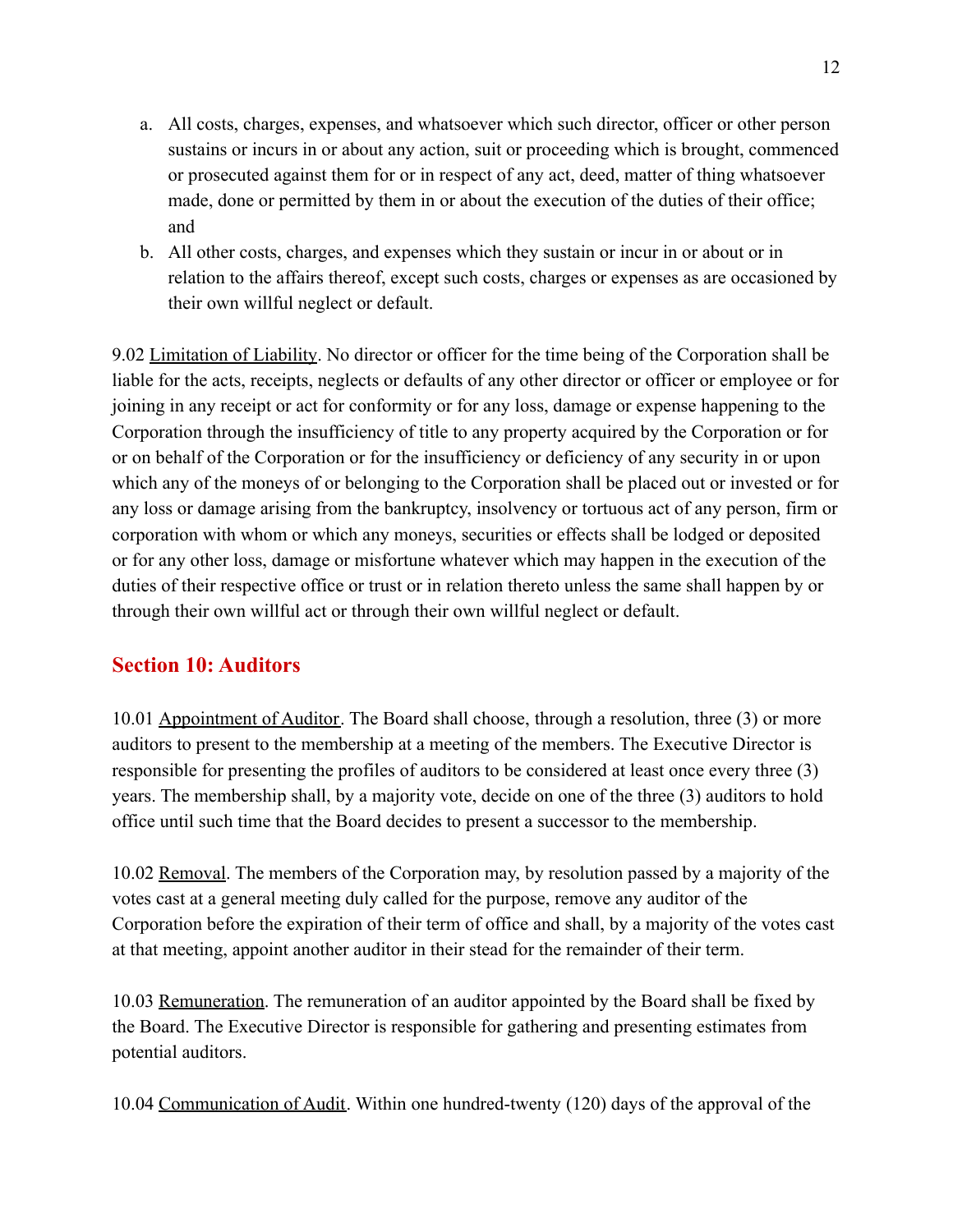audit by the Board, the audit must be communicated to the membership. The Corporation shall cause a copy of the entire audit to be published in the Fulcrum or published on the website of the Corporation along with a prominently published message in the Fulcrum indicating the web address to locate such audit. If the Fulcrum is not being published then such financial statements shall be posted in public places on the campus. Copies of the entire audit shall be made available for inspection by the members of the Corporation at the Corporation's office(s) during regular business hours.

# **Section 11: Notices**

11.01 Method of Giving Notice. Any notice (which term includes any communication or document) to be given, sent, delivered or served pursuant to the Act, the Letters Patent, the Bylaws or otherwise to a member, director, officer or auditor shall be sufficiently given if delivered personally to the person to whom it is to be given, or if delivered to their recorded address, or if mailed to their recorded address by prepaid air or ordinary mail, or if sent to them at their recorded address by any means of prepaid transmitted or recorded communication, or, where legal requirements permit, by e-mail. A notice so delivered shall be deemed to have been given when deposited in a post office or public letter box, and a notice sent by any means of transmitted or recorded communication shall be deemed to have been given when dispatched or delivered to the appropriate communication company or agency, or its representative, for dispatch. The Chief of Staff may change or cause to be changed the recorded address of any member, director, officer or auditor in accordance with any information believed by them to be reliable.

11.02 Signature to Notices. The signature to any notices or demand may be written, stamped, typewritten or printed.

11.03 Computation of Time. In computing the date when notice must be given under any provision requiring a specified number of hours notice of any meeting or other event, the date of giving the notice shall be excluded and the date of the meeting or other event shall be included.

11.04 Proof of Service. A certificate of the President, Vice President, Chief of Staff or any other officer of the Corporation in office at the time of the making of the certificate in relation to the mailing or delivery of any notice to or demand upon any member, director, officer or auditor or in relation to the publication of any notice or demand shall be conclusive evidence thereof and shall be binding on every member, director, officer or auditor of the Corporation as the case may be.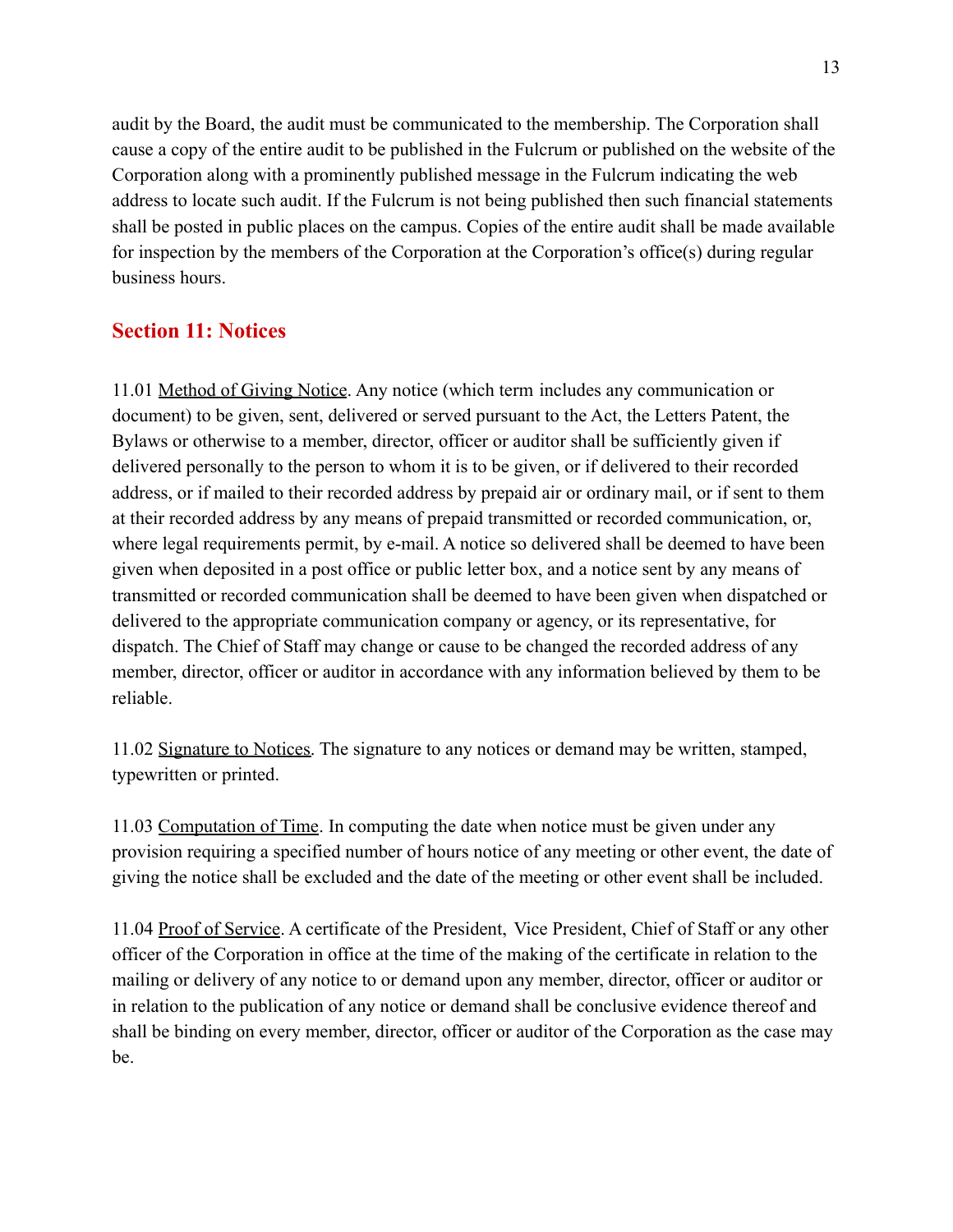11.05 Omissions and Errors. The accidental omission to give any notice to any member, director, officer or auditor, or the non-receipt of any notice by any such person or any error in any notice not affecting the substance thereof shall not invalidate any action taken at any meeting held pursuant to such notice or otherwise found thereon.

11.06 Primary Method of Giving Notice, If it is deemed by the Board that the methods of giving notice as described through Section 11.01 to Section 11.05 of this Bylaw is not feasible then any notice published in the Fulcrum shall be considered the primary and preferred method to give notice to membership of the Corporation only. That is provided that the notice is published in the Fulcrum a minimum of two (2) weeks online directly preceding the date(s) of the requested attendance of the membership. This method may also be accompanied by some other form of notice to the membership, such as publication of the notice in any method that the Board deems appropriate.

11.07 Communication of Documents. Any documents which need to be provided to the membership, either by Board resolution or the Bylaws of the Corporation, must be presented as individual files on the website of the Corporation.

# **GENERAL BYLAW NUMBER 2**

Being a Bylaw relating generally to the conduct of the affairs of THE FULCRUM PUBLISHING SOCIETY

#### **Index**

- Section 1: Rights and Powers of Membership
- Section 2: Executive Powers
- Section 3: Proxies
- Section 4: Board Composition
- Section 5: Powers and Duties of Board
- Section 6: The Editor-in-Chief
- Section 7: Ratification of the Editor-in-Chief
- Section 8: Editorial Content
- Section 9: Finance
- Section 10: Ombudsperson
- Section 11: Investigation Committee
- Section 12: Policy Amendments
- Section 13: Transparency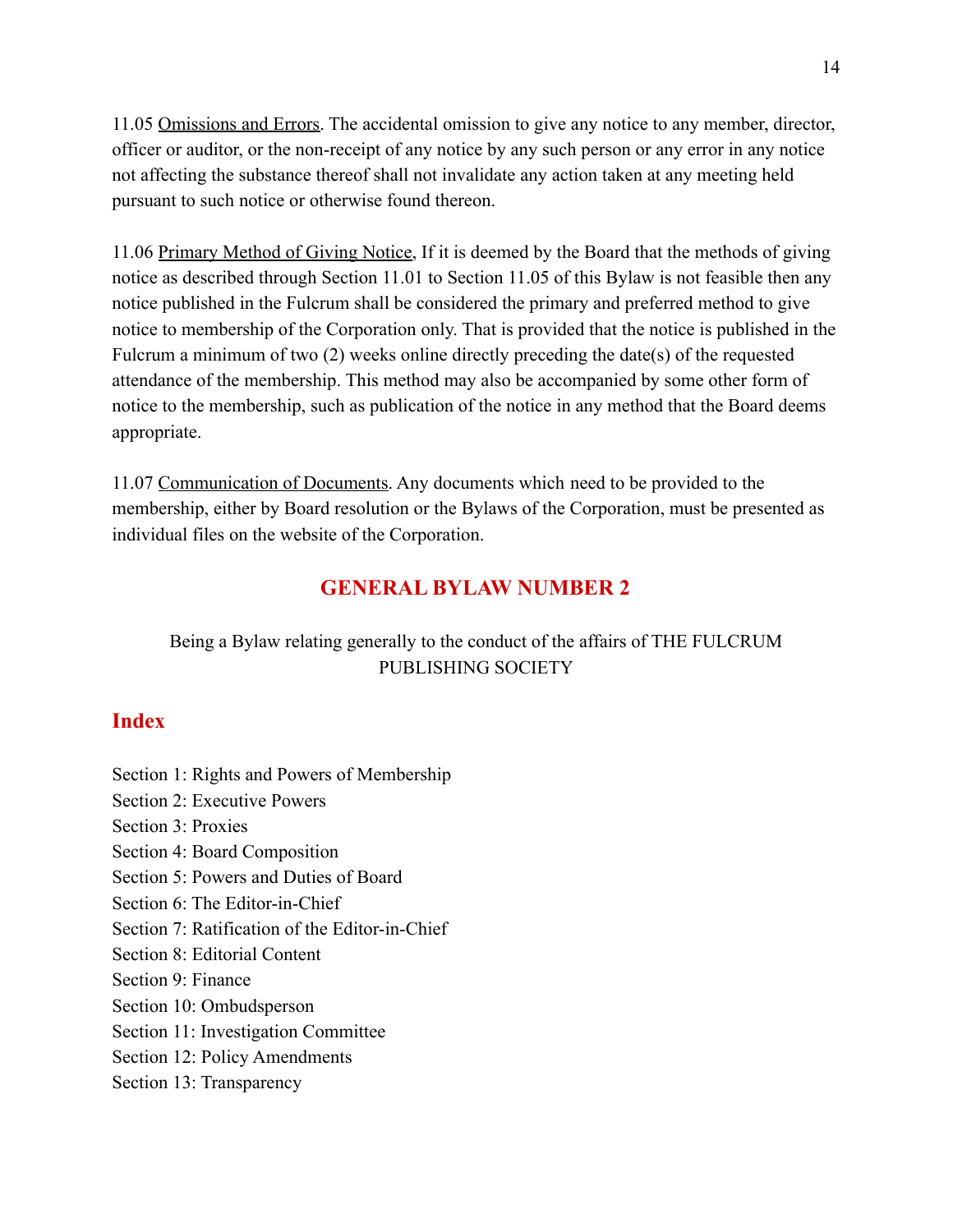IT IS HEREBY ENACTED as a Bylaw of THE FULCRUM PUBLISHING SOCIETY (the "Corporation") as follows:

### **Section 1: Rights and Powers of Membership**

1.01 Rights and Powers. All members of the Corporation that are considered so pursuant to Section 1.01 (h) of Bylaw 1shall have the rights and powers to:

- a. Attend the annual meeting of members;
- b. Attend Board meetings and regular staff meetings;
- c. Bring any concerns or questions to the President, Board, or Editorial Board;
- d. Any other rights or powers as prescribed by the Bylaws or Constitution.

Only those members defined as "voting members" pursuant to Section 1.01 (i) of Bylaw 1 shall have the right to vote at the annual meeting of the members.

1.02 Mandates. All voting members of the Corporation that are considered so pursuant to Section 1.01 (i) of Bylaw 1 shall also have the right to submit motions at any duly constituted meeting of members, provided that the motion is first approved by the Board at a duly constituted meeting of the Board, and provided that it does not contravene Federal or Provincial law or the Act. Any motions approved by a two-thirds (2/3) vote of members present at the meeting of members will be considered a mandate, which the Board will be bound to perform provided that doing so does not contravene Federal or Provincial law or the Act. The Board will not be required or expected to convene a meeting of the Board for the sole purpose of approving a motion from any member. All policy mandated in this manner may be repealed at any duly constituted meeting of members.

#### **Section 2: Executive Powers**

2.01 Powers of the Board. Upon appointment of the President of the Corporation, the President shall have the powers vested in and exercisable by the Board with respect to management and direction of the affairs of the Corporation, except such acts which must, pursuant to the Act or the Bylaws, be performed by the Board itself, and subject to any regulations made or restrictions imposed from time to time by the Board. All powers taken by the President of the Corporation are subject to Board scrutiny at any meeting of the directors and may require justification.

2.02 Limitations. The President may only act in the interests of the Board and as such may not perform any act contrary to the interests of the Corporation.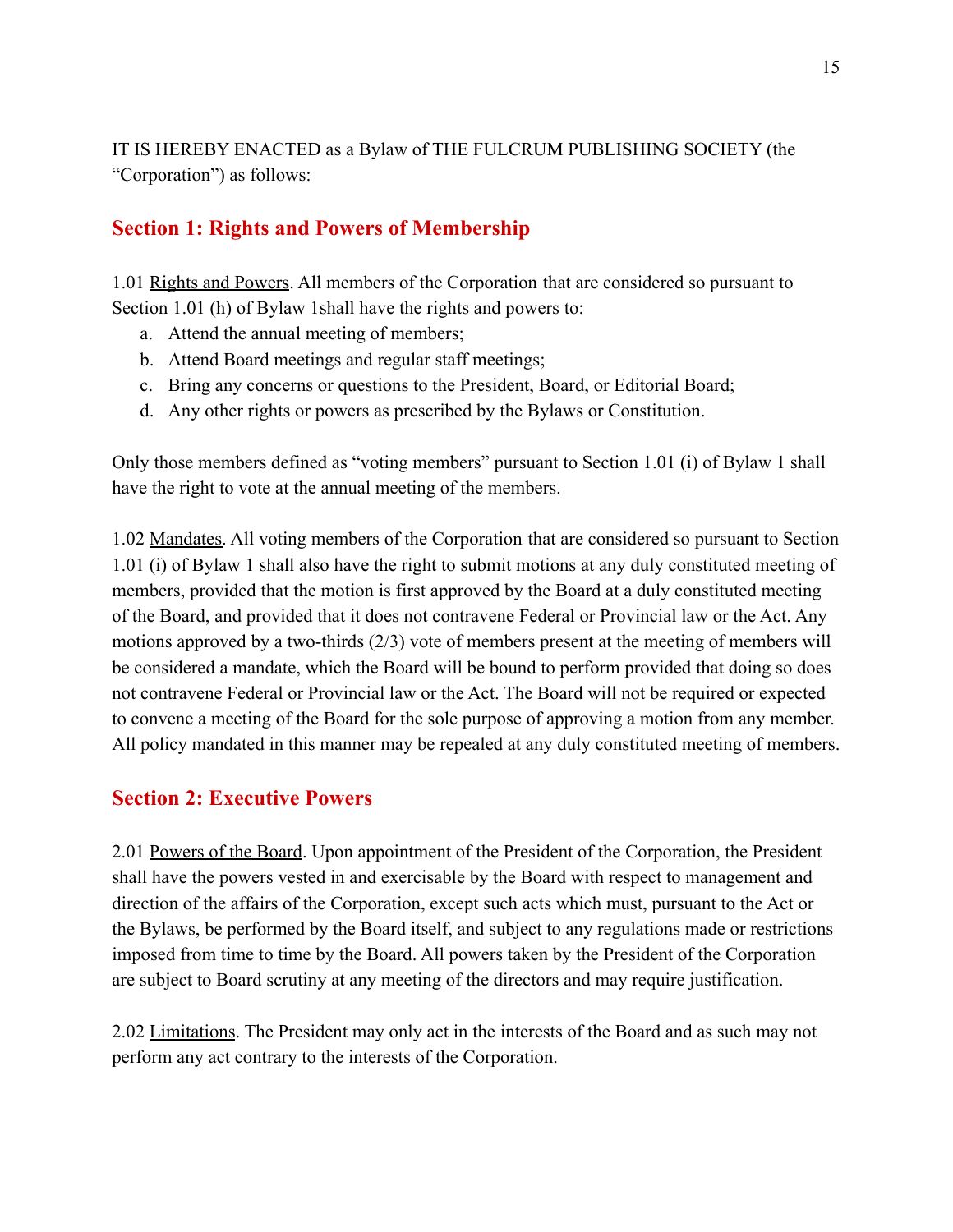2.03 Duration. The President only has authority to act on behalf of the Board when the Board is not sitting.

# **Section 3: Proxies**

3.01 Requirements for Proxies. All directors shall be allowed a proxy at any meeting of the Board.

3.02 Notification. The member of the Board must notify the Chief of Staff of the Corporation in writing before a meeting identifying the name of the person who shall serve as their proxy.

3.03 Limitations. Proxy cannot be used in votes that call for the full Board (or all members) and cannot be used for votes approving the budget or the audit. Nor can a member of the Board have a proxy for more than one (1) consecutive meeting unless such meeting(s) occurs in a span of one (1) week. Directors are limited to using proxies twice during their term. A proxy shall not be allowed to attend any committee meetings or the annual general meeting of the members or special settings of the members of the Corporation.

# **Section 4: Board Composition**

4.01 University Representative. There must be one (1) seat of the Board reserved for an individual who is employed by the University of Ottawa in some capacity throughout the duration of their term and who has professional experience as outlined in Section 4.06 of this Bylaw.

4.02 Student Representative. Four (4) of the seats on the Board are to be filled by University of Ottawa students who have active valid student numbers for the duration of their term and are registered for at least one class at the University of Ottawa during their term. These students must not have ever been employed by the Corporation.

4. 03 Staff Representatives. Two (2) seats must be filled by non-paid staff members of the Fulcrum. A staff member is defined in Section Four (4) of the Constitution. This staff member must abstain from contributing to the Fulcrum for the duration of their term.

4.04 Fulcrum Alumnus. One (1) seat will be filled by an individual who was a previous paid staff member of the Corporation and who has professional experience as outlined in Section 4.06 of this Bylaw.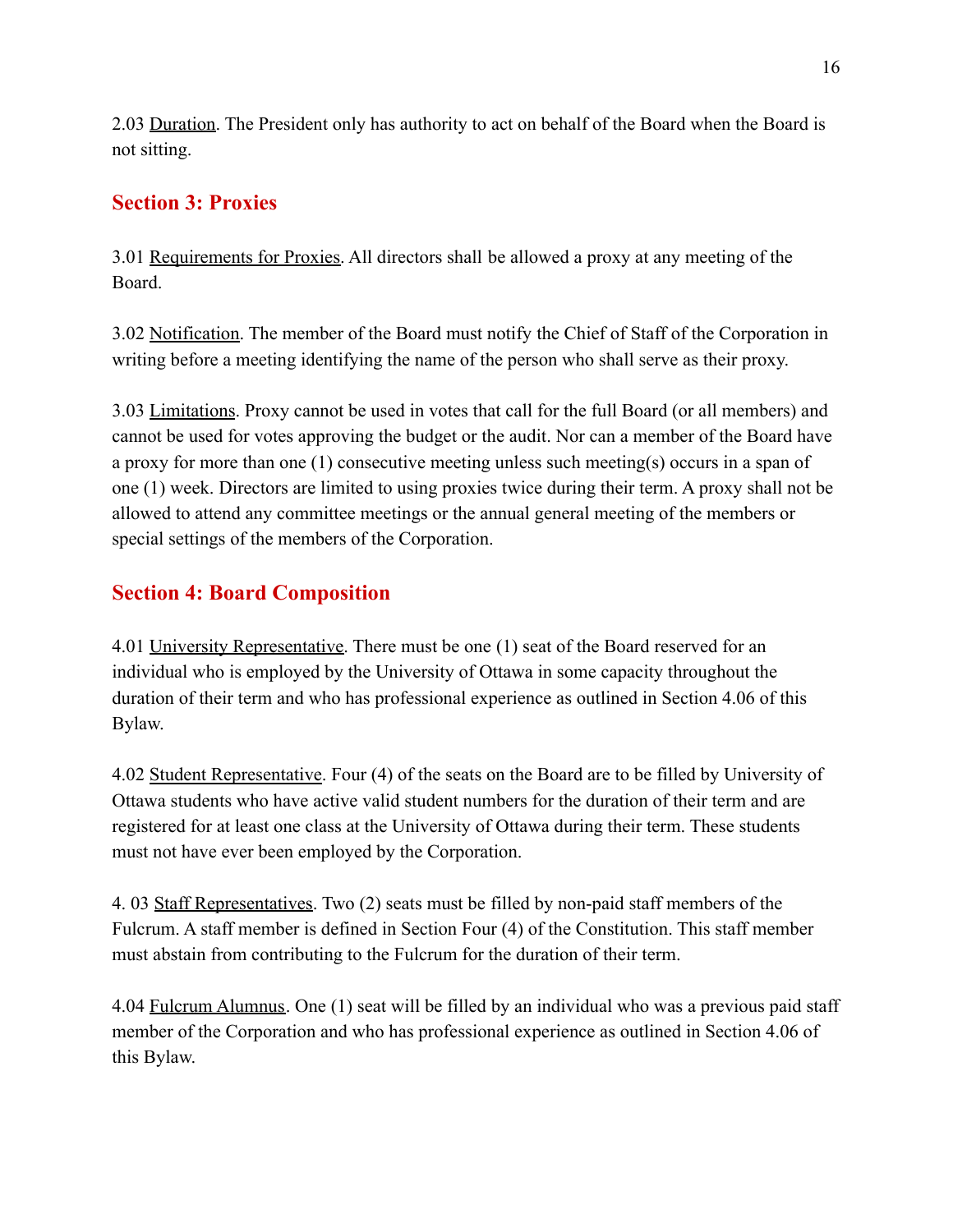4.05 Continuity Representative. One (1) seat will be filled by an individual who previously held any elected seat on the Board as a director.

4.06 Community Representative. Three (3) seats will be filled by members of the Ottawa community at large and who have professional experience. Professional experience is defined as experience in business, marketing, law, public relations, or publishing.

4.07 Ex-Officio Rights. All ex-officio positions will not have the right to vote on the Board nor will they count toward quorum.

4.08 Ex-Officio Seats. The ratified Editor-in-Chief and one Editorial Board member hold ex-officio seats on the Board as defined by Section 4.07 of this Bylaw. At any time the Board may deem it necessary to create new ex-officio positions.

# **Section 5: Powers and Duties of the Board**

- 5.01 Responsibilities. The Board shall be the sole body responsible for the following:
	- a. The Board shall possess general jurisdiction and final authority over the financial, legal, and administrative affairs of the Corporation except where specified otherwise in the Bylaws of the Corporation.
	- b. The Board shall possess general jurisdiction and final authority over all legal agreements made on behalf of the Corporation except where specified otherwise in the Bylaws of the Corporation.
	- c. The Board shall monitor the financial status of the Corporation throughout the year.
	- d. The Board shall ensure the efficient and responsible management of the Corporation especially in financial and legal matters.
	- e. The Board shall have control over the hiring, firing, and reviewing of all individuals according to the Bylaws.
	- f. The Board shall have ratification powers over the Editor-in-Chief pursuant to Section 7 of this Bylaw.
	- g. The Board shall be the body which, by two-thirds (⅔) vote of its members present and voting, shall determine what other publications or responsibilities shall be established by the Corporation.
	- h. The Board shall receive and consider complaints concerning any publication of the Corporation, and to take or recommend appropriate action to the employee concerned.
	- i. The Board shall appoint, no later than the first meeting following the Board taking office, the officers of the Board in accordance with Section 8 of Bylaw 1.
	- j. The Board shall fix on or before its second meeting, the publishing schedule of the Fulcrum for the upcoming year, if applicable.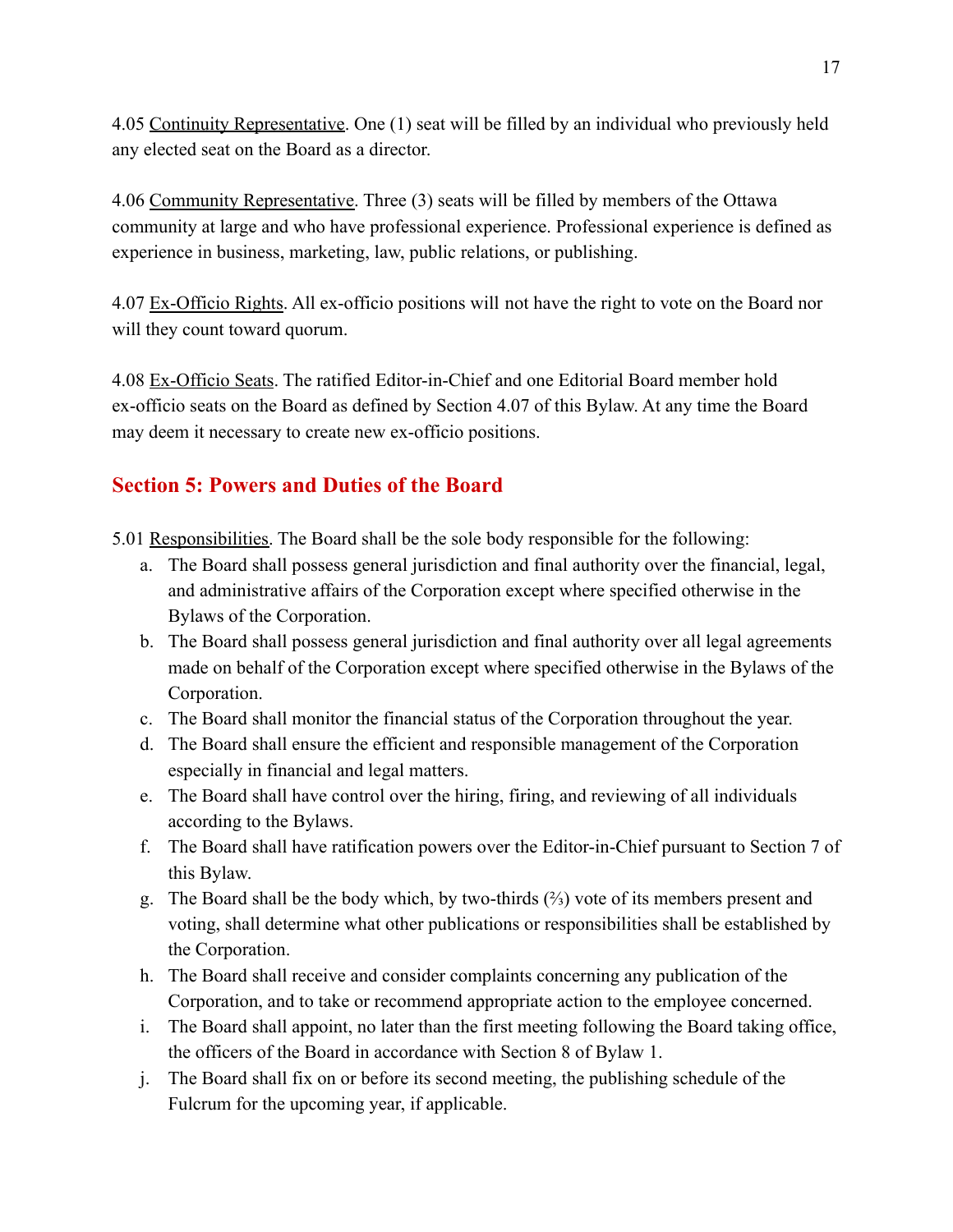- k. The Board shall fix on or before July 30 for each fiscal year of the Corporation, the budget of the Fulcrum for the upcoming year.
- l. The Board shall purchase and maintain such insurance for the benefit of its directors, officers, and employees as the Board may from time to time determine.
- m. The Board shall, at the beginning of each year, agree on legal counsel to be consulted that year.
- n. The Board shall appoint, not later than its first meeting following the Board taking office, all individuals to sit on any committees that are required.
- o. The Board shall ensure that all motions put before it by members for approval prior to the motion being presented at a meeting of members are rejected only if they contravene Federal or Provincial law, or the Act. In the event that a motion from a member is rejected, the Board must endeavor to assist the member in drafting a motion to be presented at the meeting of members, which does not contravene Federal or Provincial law, or the Act.

5.02 Objective. The Board shall give full consideration in all its decision to the goals of maintaining integrity and independence and freedom of the press and to that end shall consider the Objectives of the Corporation as set out by the Letters Patent of the Corporation.

5.03 Committees. The Board may appoint committees which such powers as it deems appropriate, provided that no committee shall have authority over any matter not properly within the jurisdiction of the Board. Members of such committees shall be appointed for such terms as the Board may from time to time determine. The Board may remove committee members as it sees fit.

5.04 Governance. The Board may establish and from time to time amend rules and regulations governing its own meetings and procedure for the transaction of business properly before it.

5.05 Powers. The Board shall have the power to invite any staff member to its meeting(s) and may, upon adequate notice, make such attendance mandatory. If an editor, who is called, does not attend the mandatory meeting such behaviour will in no way affect editorial content in the news outlet..

# **Section 6: The Editor-in-Chief**

6.01 Responsibilities. There shall be an Editor-in-Chief who shall be responsible for the editorial operations.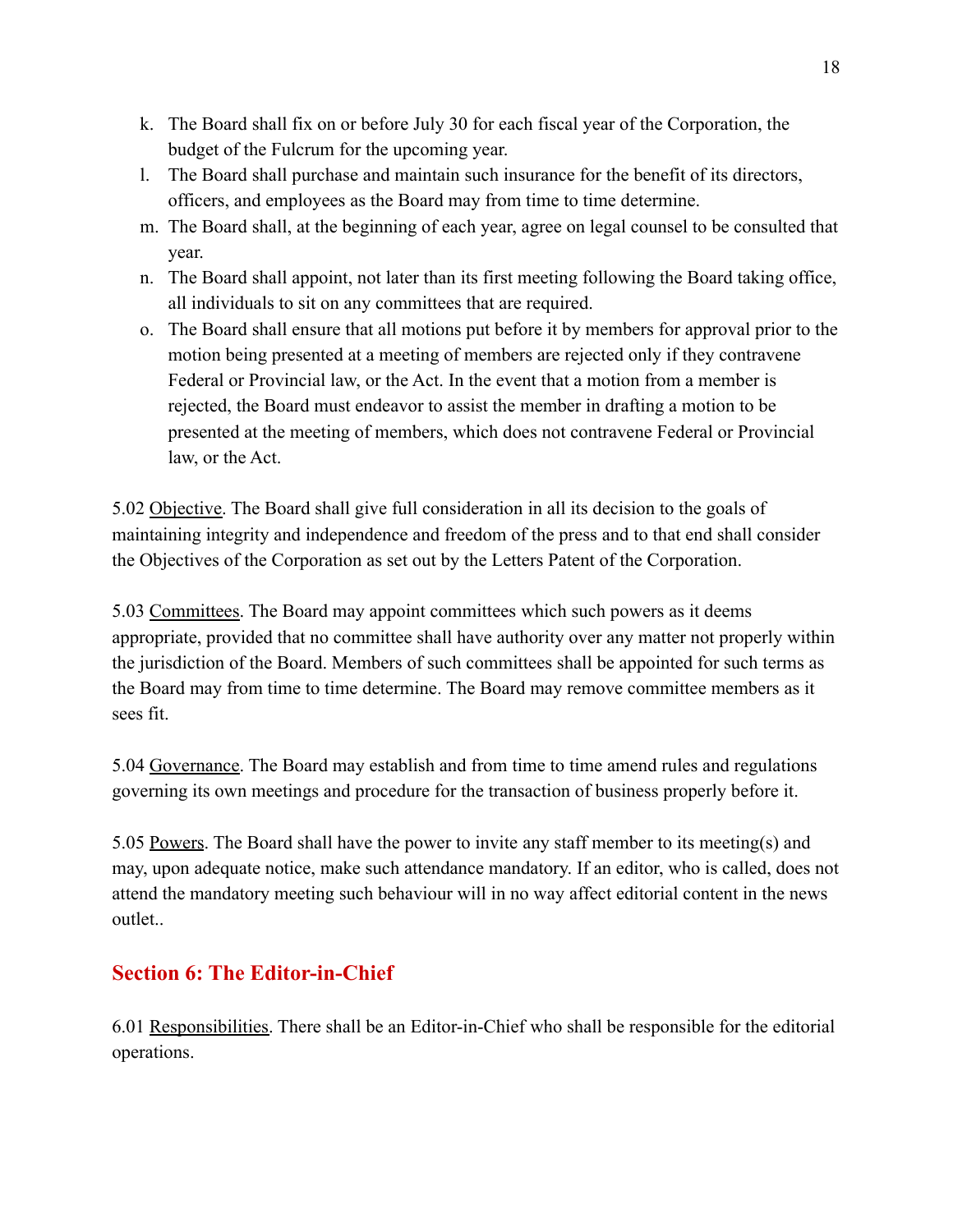# **Section 7: Ratification of the Editor-in-Chief**

7.01 Ratification. Once the Editor-in-Chief is duly elected according to the Constitution of the Corporation, the Board must ratify or reject the Editor-in-Chief by a simple majority vote at the nextmeeting of the publishing year. In the event of rejection, the Board shall appoint an interim Editor-in-Chief.

7.02 In the Event of Rejection. The Board shall notify the editorial staff and state its reasons in writing. The staff members, as outlined in the Constitution of the Corporation, no later than seven (7) days after receiving the rejection notice from the Board, must conduct a vote by secret ballot, under the supervising and control of an individual chosen by the staff for the purpose of determining whether to reaffirm their initial choice, or to hold another election; the outcome must be presented to the Board within another seven (7) days. In the event that staff reaffirms their initial choice, the Board will consider their request. If a unanimous decision is made to reject the Editor-in-Chief, such a decision will be final and the Investigation Committee will not be called. The position for Editor-in-Chief shall be filled during a by-election. If, after a new election, the Board does not ratify the Editor-in-Chief, the Investigation Committee shall be called.

# **Section 8: Editorial Content**

- 8.01 Definition. Editorial content, for the Fulcrum and other forms of publication, shall include:
	- a. All articles, editorials, writing, letters, layout, photos, graphics, visuals, and aesthetics;
	- b. Editorial policies;
	- c. Section page allocation.

8.02 Limitation of Board Power. Although the Board has final authority for financial matters, and such power can arguably be linked to editorial content, no such link will be made. For further clarification, under no circumstances, financially serious or not, can the Board dictate the editorial content except as provided in Section 8.03 of this Bylaw.

8.03 Exceptions. The following shall be matters that are financial, but shall be allowed to affect editorial content:

- a. Advertisements: The Board has full authority to place advertisements in any location in a publication and has full authority on the type of advertisements that will appear in any publication produced. The Board cannot place advertisements on the front cover of the Fulcrum;
- b. Sub-section (a) shall include house advertisements, notices, and announcements or any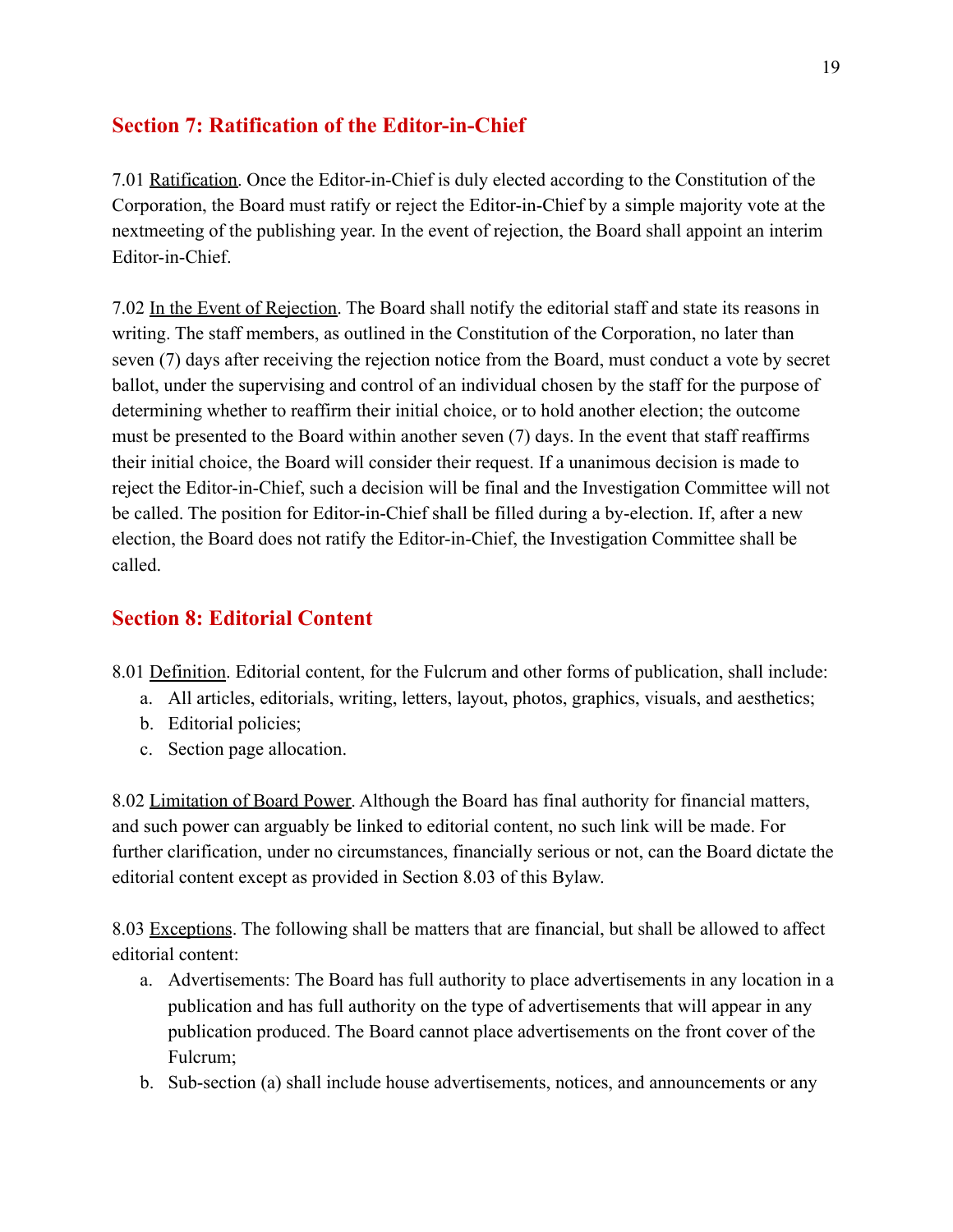other form, which the Board may determine from time to time;

- c. Editorial content-to-advertisement ratio;
- d. Creation and alteration of the Production Schedule;
- e. Dismissal of employees;
- f. Removal/creation of employee positions;
- g. When anything described in Section 8.01 of this Bylaw relates to any legal proceedings in which the Corporation is or was involved, the Editor-in-Chief must send the content in question to the appropriate lawyer whose decision of what can and cannot be published shall be final. The Editor-in-Chief must notify the Board that the lawyer has been contacted;
- h. If the Board is alerted to possible libelous content in any form described in Section 8.01 of this Bylaw that has not yet been published, the Board has the right to demand that publication of said article be withheld until it has been submitted to the Board's lawyer for legal counsel. The Board will make its decision as to whether to allow publication based on this opinion;
- i. The Board may require the Editor-in-Chief or Section Editor(s) of any publication of the Corporation to write a retraction or apology to be published with respect to any matter which in the opinion of the Board's legal counsel is legally actionable. Such retraction or apology shall be posted on the website of the Corporation following a decision of the Board. Such a decision by the Board requires two-thirds  $(\frac{2}{3})$  majority vote. If any editor refuses to comply, the Board may dismiss said editor by two-thirds (⅔) majority vote of the full Board without following the procedures established in Section 15.03 of this Bylaw.

### **Section 9: Finance**

9.01 Borrowing. The Board of Directors may not at any time borrow money on the credit of the Corporation; or charge, mortgage, hypothecate or pledge all or any of the real or personal property of the Corporation including book debts, rights, powers, franchises, and undertakings to secure any securities or any money borrowed, or other debt, or any other obligation or liability of the Corporation.

9.02 Financial Statements. The Corporation shall comply with the financial statement requirements of the Act that are applicable to the Corporation. All financial documents are subject to Section 11 of Bylaw 1. Notwithstanding the generality of the foregoing, the Corporation shall cause to be prepared the following financial statements:

- a. Balance sheet;
- b. Statement of Income and Expenses;
- c. Statement of Accumulated Equity;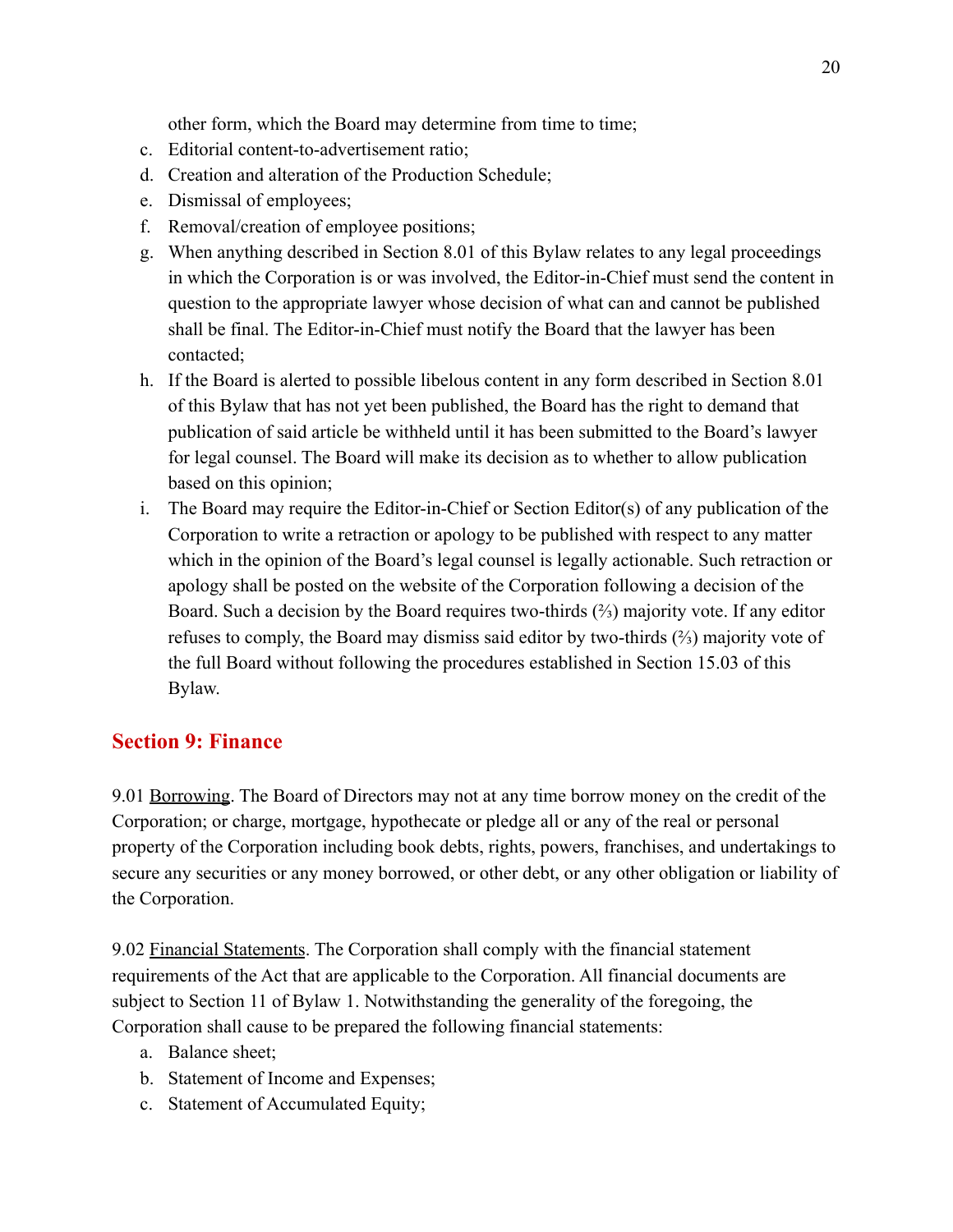d. Statement of Change in Financial Position.

9.03 Financial Regulations. The Board of Directors shall monitor the financial status of the Corporation throughout the year.

#### **Section 10: Ombudsperson**

10.01 Appointment. The Board shall appoint the position of Ombudsperson whose duties shall be to investigate membership complaints against the editorial content of the Fulcrum. The Ombudsperson must not be involved with the Fulcrum or the Board.

10.02 Purpose. The Ombudsperson shall receive complaints from the University's community about the Fulcrum's editorial content. They shall convene the investigation when they feel the complaint is not frivolous and has not already been addressed by the Fulcrum, by the publication of an apology, letter to the editor or other such method. The Investigation Committee shall investigate the complaint, consider both the public's right to fair coverage and the Fulcrum's constraints and codes of ethics, and deliver a decision on the complaint. The Ombudsperson may also seek the advice of any standing committee of the Board and include this in their report to the Board.

10.03 The Decision. The Fulcrum shall within two weeks of receipt of the decision, put the full text on the website of the Corporation. Where there is no website then the full text shall be posted around the University campus.

10.04 Limitations. The powers of the Ombudsperson and Investigation Committee shall be advisory only and only the Board has the ability to accept the Investigation Committee's or the Ombudsperson's recommendations or dismiss them.

# **Section 11: Investigation Committee**

11.01 Composition. The Investigation Committee shall consist of three (3) persons. Committee members shall be: one person from the University community appointed by the Board of Directors; one person from the public media, selected by the Editorial Board; and one contributor with staff status, as outlined in the Constitution of the Corporation selected by the staff.

11.02 Chair. The committee shall elect one of its members to serve as chair of the committee. The chair's duties shall include ensuring that the committee conducts its duties in the manner prescribed by the Constitution and this Bylaw.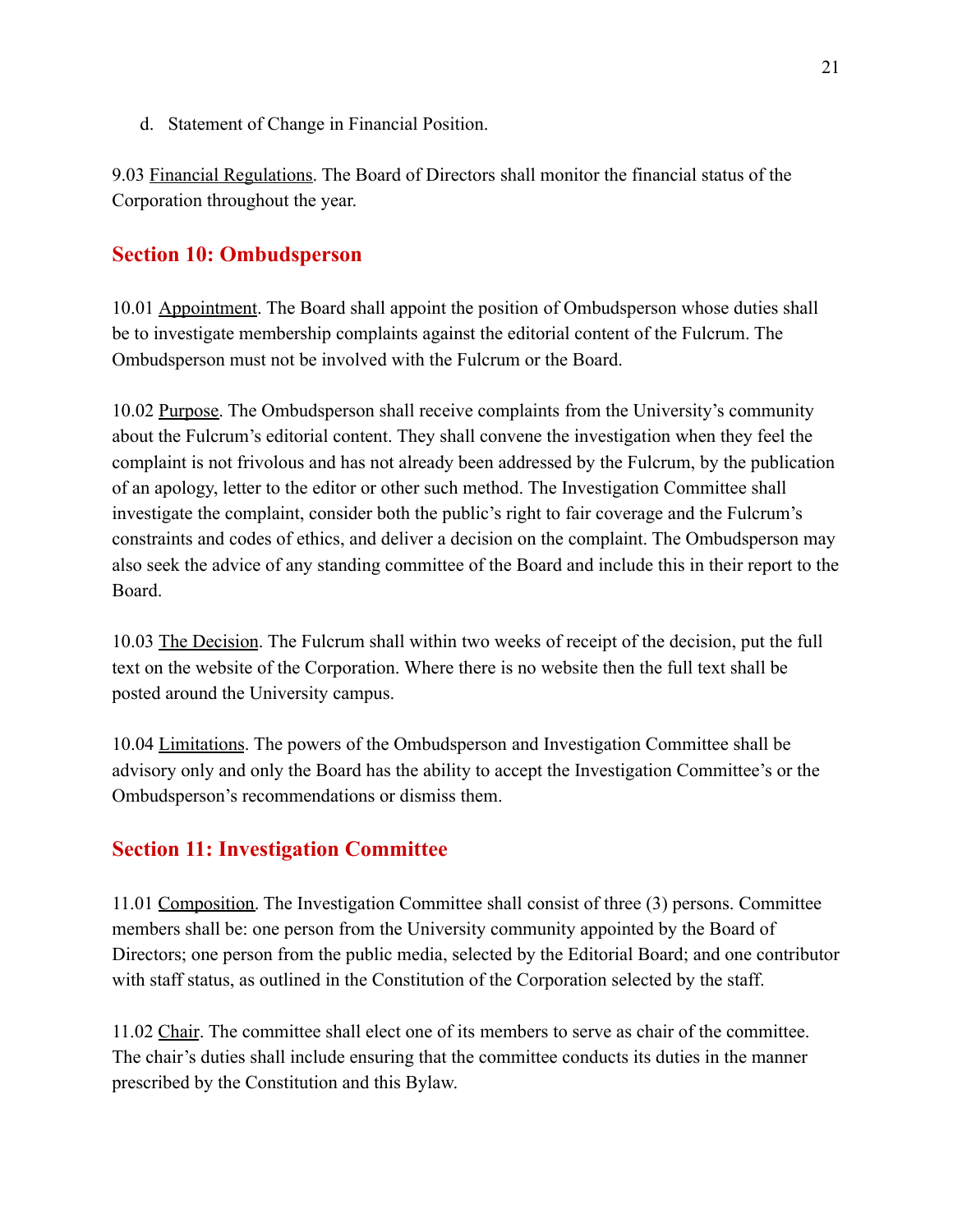11.03 Decision. The Investigation Committee shall make recommendations and submit a decision regarding matters as requested by the Board, within two weeks of being asked to investigate. The Board shall consider this decision. If the Board rejects this decision by two-thirds majority of the Board, its own decision shall be binding.

11.04 Board Duty to Investigate. The Board must initiate an investigation of the Fulcrum's functioning, publication, and newspaper content upon the request of:

- a. A petition with the signatures of thirty-five (35) members of the Corporation; or
- b. The failure of an audit; or
- c. According to any regulations agreed upon by two-thirds (⅔) majority vote of both the staff and the Board. Upon initiation of an investigation the Board shall call upon the Investigation Committee.
- d. If the Board receives an official complaint from any staff member of the Corporation that two-thirds (⅔) majority feel requires investigation.

11.05 Procedures. A complaint shall be filed in writing to the Investigation Committee. The committee shall promptly make copies of the complaint available to all members of the Board and to any other of the affected parties. After copies of the complaint have been sent, the committee shall establish a hearing date to consider the complaint. The Board and all other affected parties receive not less than five (5) days written notice of the hearing date. On the date of the hearing, the person(s) filing the complaint and the object(s) of the complaint shall be accorded a reasonable and equal length of time to address the matter. The person who the complaint might be about counts as one of the objects of complaint, and so is entitled to speaking time at the complaint's hearing. The Investigation Committee may also, if it so desires, hear comments from other interested persons. The committee may examine all Corporation books. The committee shall report its findings to a joint meeting of the Board and the staff. This meeting must be called within two (2) weeks of the date the investigation begins.

#### **Section 12: Policy Amendments**

12.01 Constitution. There shall exist a Constitution of the Corporation that shall govern only editorial matters not provided for in the Bylaws of the Corporation which may be amended by a simple majority vote at a duly constituted staff meeting as outlined in the Constitution of the Corporation. Quorum for any staff meeting in which an amendment to the Constitution can be presented is two-thirds (⅔) of current voting staff members. The Constitution of the Corporation may not include any procedure which discriminates against any individual based on any grounds recognized by Ontario or Federal discrimination legislation.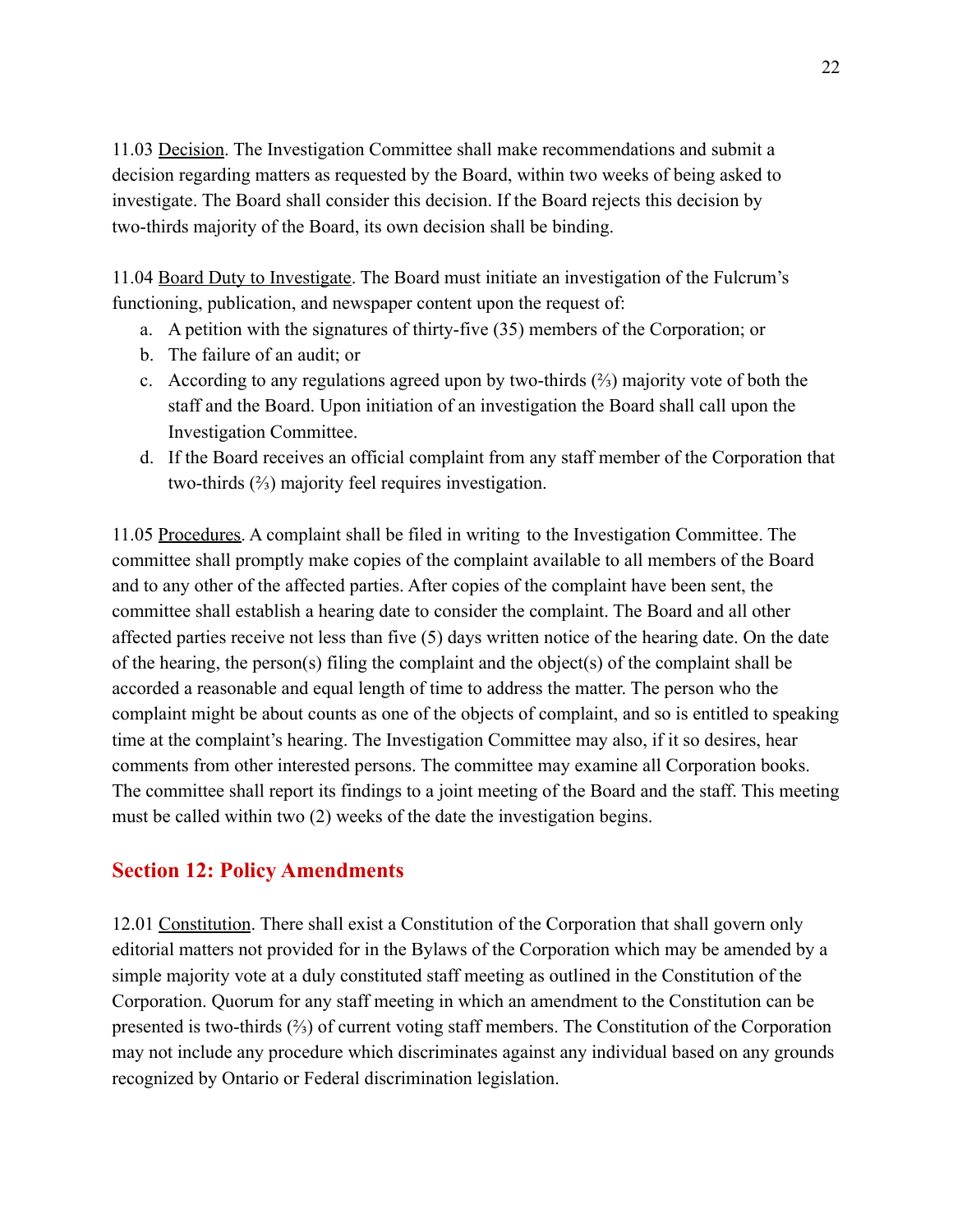12.02 Policy Manual. There shall exist a Policy Manual of the Corporation that shall govern all administrative and financial matters not provided for in the Bylaws of the Corporation and may be amended by a simple majority vote at a duly constituted Board meeting. The Policy Manual of the Corporation may not include any procedure which discriminates against any individual based on any grounds recognized by Ontario or Federal discrimination legislation.

12.03 Visibility. The full version of the Constitution, Policy Manual, and Bylaws should be kept in the office at all times and shall also be made available on the official website of the Corporation. If any member of the Corporation requests a copy of the Constitution, Policy Manual, or Bylaws of the Corporation they must be provided to said member within twenty-four (24) hours of the request in the appropriate format determined by the expressed and reasonable needs of the person requesting a copy.

12.04 Amendments to the Bylaws. Any proposal to amend the Bylaws must be first presented in writing to the Board of Directors at a duly constituted meeting of the Board to ensure that said amendment does not contravene Provincial or Federal law or the Act. The amendment must then be posted to the website of the Corporation at least one week prior to a duly constituted meeting of members at which the amendment can be presented to the membership and by approval of two-thirds (⅔) of voting members present, be enacted. Any amendment to the Bylaws is subject to the approval of Industry Canada.

12.05 Provisional Bylaw Amendment Powers of the Board. The Board may at any time vote to provisionally change the Bylaws at any duly constituted meeting of the Board of Directors. However, all changes must adhere to the following stipulations:

- a. If the Bylaw amendment is passed unanimously by the full Board, the amendment may be enacted immediately, but an advertisement must be posted on the website of the Corporation for a period of two (2) weeks informing members of the change and that they may request to have the amendment reversed. At the request of any two (2) members, the amendment to the Bylaws must be immediately reversed and the Board can either abide by this, or call a meeting of members to vote on the amendment.
- b. If the amendment to the Bylaws is passed by a majority of the full Board, but it is not unanimously passed, then the amendment may not be enacted immediately; however, an advertisement must be posted on the website of the Corporation for a period of two (2) weeks informing members of the proposed change and that they may request to have the amendment stopped. At the request of any two (2) members, the amendments to the Bylaws must be immediately considered failed and the Board can either abide by this or call a meeting of members to vote on the amendment. If no two (2) members request that the amendment be stopped within two (2) weeks of the posting of the ad, then the Bylaw amendment may be enacted.